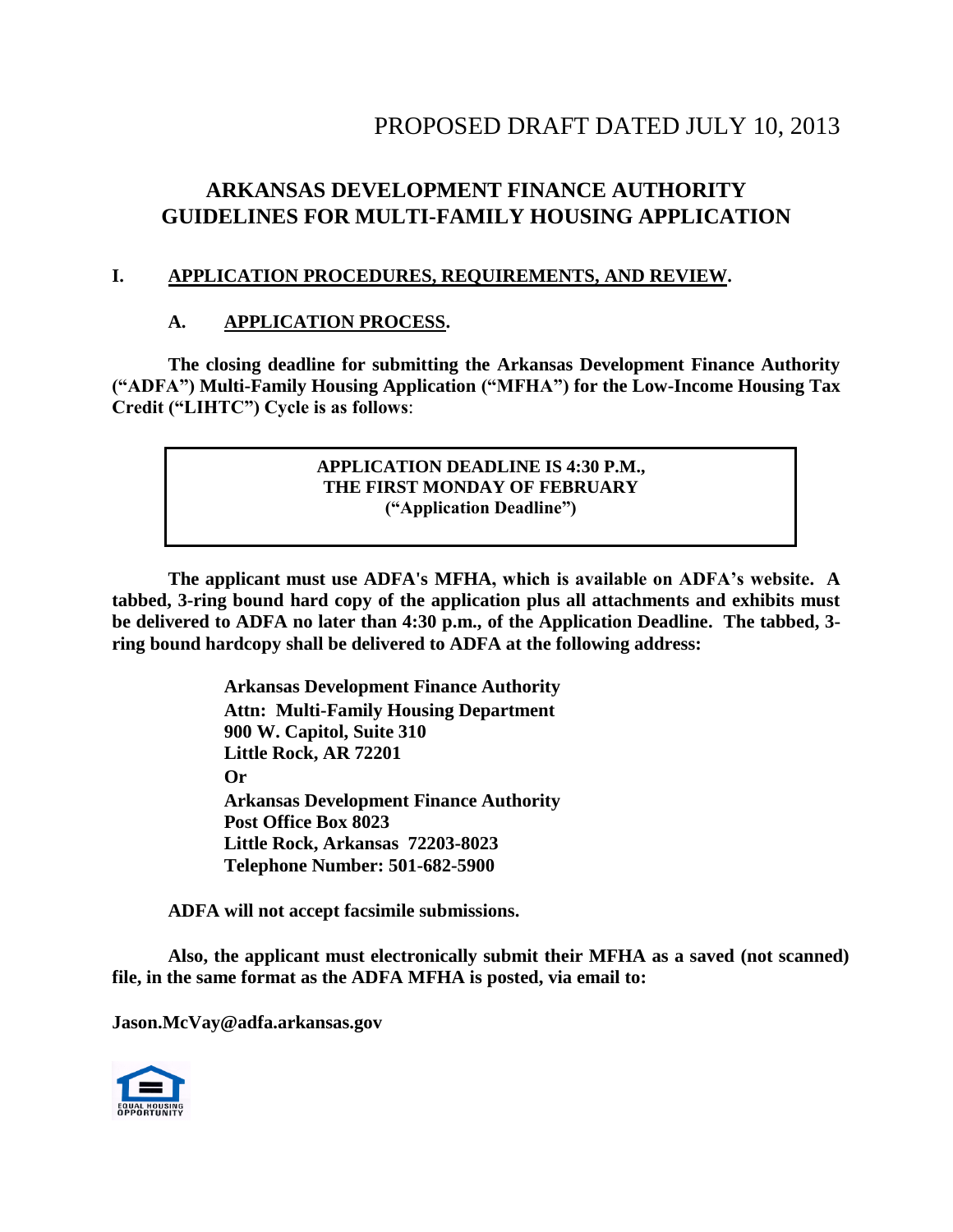**In addition to submission of the hard copy and the electronic copy, the applicant shall submit an Adobe copy of the application and all exhibits, bookmarked to ADFA on a disk within 10 days of the Application Deadline. Points will be deducted should the applicant not submit a disk with 10 days of the Application Deadline.**

Applications are reviewed for completeness. Applications are scored based solely upon that information and documentation submitted in and with the application by the Application Deadline. If the application has met all Threshold Requirements (as hereinafter defined), ADFA staff will provide the applicant with a written Notification of Deficiencies, including necessary Additional Requirements (as hereinafter defined) for a Complete Application (as hereinafter defined).

| <b>Dates For Review of Applications and Reservation Process</b>    |                         |  |  |
|--------------------------------------------------------------------|-------------------------|--|--|
| <b>Application Deadline</b>                                        | of<br>Monday<br>First   |  |  |
|                                                                    | February                |  |  |
|                                                                    | $4:30$ p.m.             |  |  |
| Applicants who meet Threshold Requirements will be sent a          |                         |  |  |
| Notification of Deficiencies. Applicants who do not meet Threshold | Third Friday of May     |  |  |
| Requirements will be sent a Notice of Threshold Failure            |                         |  |  |
| Applicants who meet Threshold Requirements response deadline       | Fourth Friday of May    |  |  |
| Applicants notified of Final Score                                 | of<br>Second<br>Tuesday |  |  |
|                                                                    | June                    |  |  |
| Successful applicants approved for reservation of Housing Credits  | Third Thursday of June  |  |  |
| by ADFA Board of Directors                                         |                         |  |  |
| Housing Credit reservation letters mailed to successful applicants | Second Monday of July   |  |  |

**The Response Period will be from the third Friday of May until the fourth Friday of May until 4:30 p.m. ("Response Period"). ADFA may modify the dates set forth above if necessary. All such changes shall be posted on the ADFA web-site, under Publications and Forms, Multi-Family, or other highly visible location on the ADFA web-site.**

#### **B. THRESHOLD REQUIREMENTS.**

**The following Threshold Requirements (the "Threshold Requirements") must be met by the Application Deadline. Failure to meet these Threshold Requirements as set forth herein by the Application Deadline will terminate the application from consideration for federal low-income housing tax credits, and no score will be provided.**

**1. Completed and executed MFHA**. A completed MFHA, all Exhibits attached thereto and the Application Fee, and any and all other documents and/or reports requested in the MFHA shall constitute a Complete Application. If applying for HOME funds, all relevant portions of the MFHA and necessary documentation must be completed and submitted at the same time as the request for tax credits.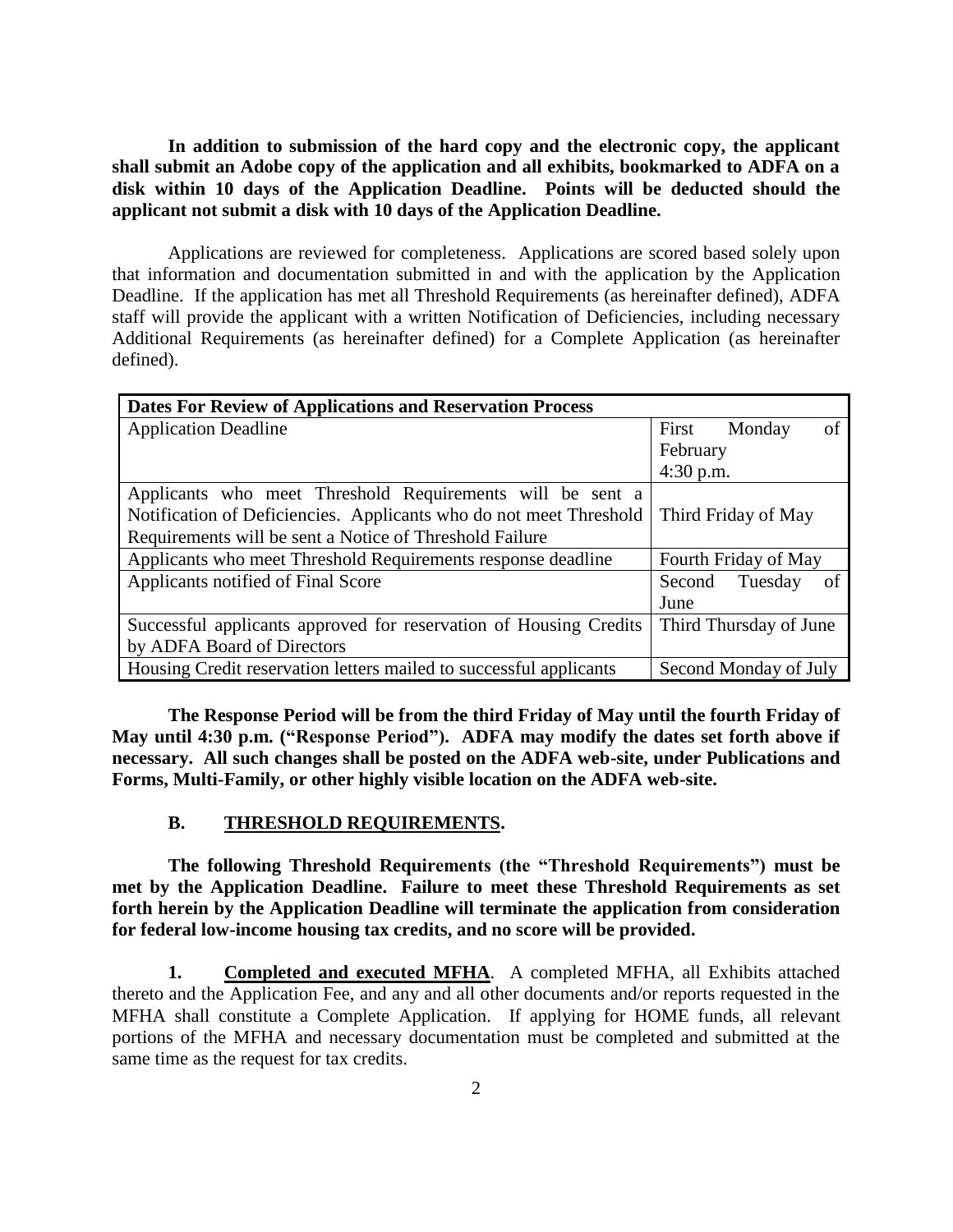**2. Application Fee.** The application fee check, in the correct amount as set forth herein, should be made payable to "Arkansas Development Finance Authority."

**3. Financial Commitment Letters**. **All** sources of financial commitments, including but not limited to the following, as applicable:

> a. Commitment letter from any mortgage lender with which the applicant has submitted an application for financing. The letter shall be dated within six (6) months of the Application Deadline and state that a formal application for construction financing is under serious consideration. The letter must contain:

- (i) the amount of the loan;
- (ii) amortization period;
- (iii) annual loan payment; and
- (iv) interest rate.

A letter dated within six (6) months of the Application Deadline must also be submitted, which states that a formal application for permanent financing is under serious consideration. The letter must contain all information stated above.

b. A commitment letter, dated within six (6) months of the Application Deadline, from any syndicator or investor purchasing the Housing Credits, State Housing Credits, or Affordable Neighborhood Housing Tax Credits which will be utilized as a source of funds for the development.

(i) Because of the limited quantity of State Housing Credits and/or Affordable Neighborhood Housing Tax Credits, any applicant requesting either credit must provide alternate financing.

(ii) The financing commitment letter for requested federal housing credits must include at a minimum the following information:

(a) Price per credit;

(b) Amount of credits to be acquired;

(c) Total amount of equity to be paid in to the development and the proposed schedule of equity payments;

(d) Amount of rehabilitation expenditures per unit required by investor or syndicator, if proposed development is seeking rehabilitation credits;

(e) Debt coverage ratio required; and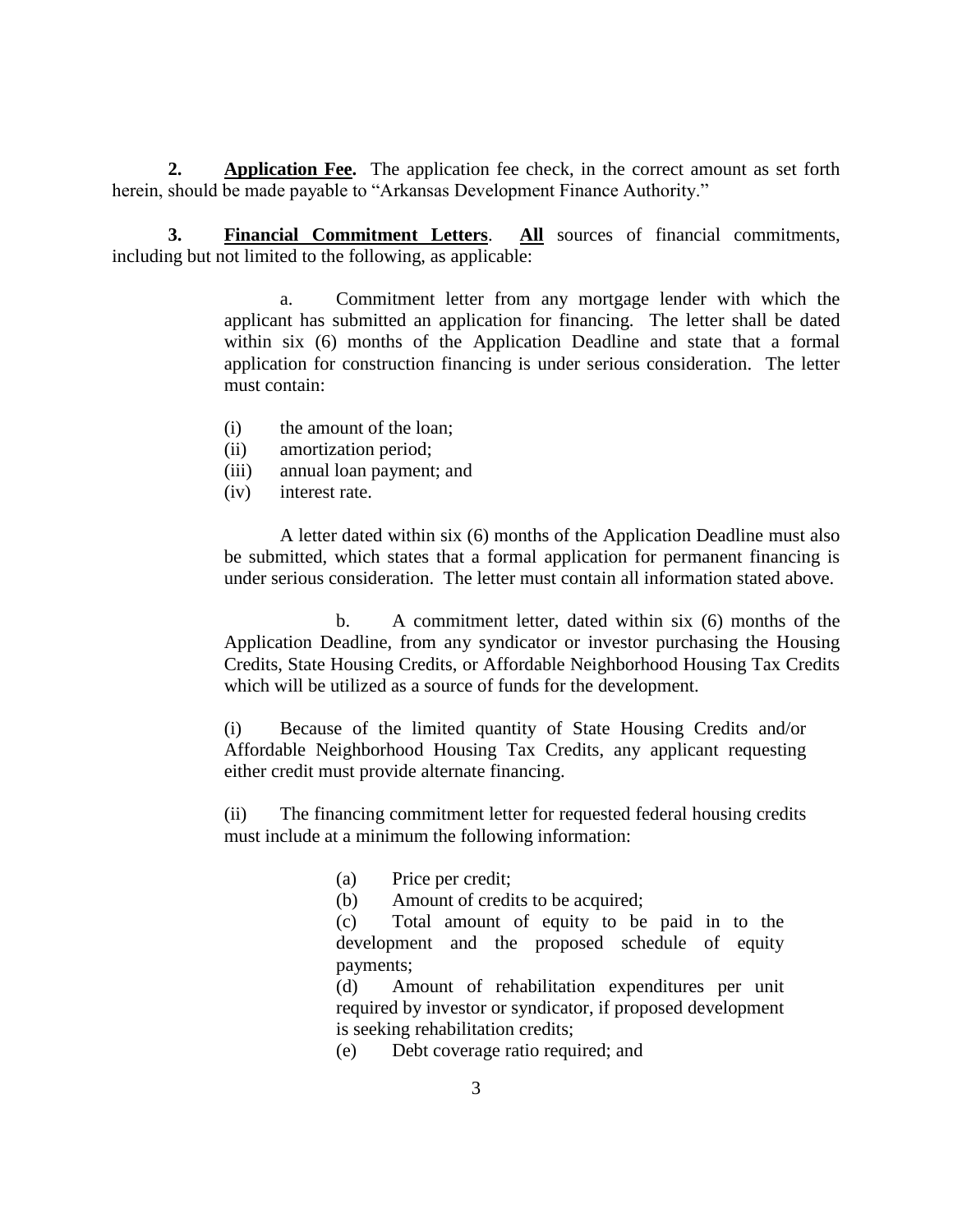(f) Reserve amount required.

Applications must evidence compliance with the investor's requirements, if stricter than ADFA's requirement.

(iii) Funding documentation (*e.g. HOME agreement, commitment letter)* from any Participating Jurisdiction, other than ADFA, providing HOME funds to the applicant.

(iv) A commitment letter, dated within six (6) months of the MFHA, from RD if the development will receive RD funding or loan guarantee including Form RD 3560-7.

(v) A commitment letter, dated within six (6) months of the Application Deadline, from any other gap-financing source providing financing for the development, **including but not limited to a letter from the developer deferring its fee or committing owner equity**.

ADFA reserves the right to correspond with Applicant regarding the financial commitments and to accept, only upon ADFA's request, supplemental or revised financial commitments.

**4. Utility Allowance Calculation.** Pursuant to 26 CFR § 1.42-10, documentation of utility calculations from one of the following entities shall be included:

a. Local Public Housing Authority, unless the applicant is a Housing Authority, or affiliated therewith, then it must be from an unrelated third party;

- b. Housing & Urban Development (HUD);
- c. USDA Rural Development Services (RD);
- d. Utility Company;

e. Energy Consumption Model study, conducted by a licensed engineer or other professional (if other professional, must be approved by ADFA in advance of submission.

Applicant must submit written documentation from the utility allowance entity selected which clearly marks the allowance for each type utility usage applicable for each type of unit to be constructed or rehabilitated. The supporting documentation must be signed and dated by an authorized representative of the utility allowance entity. Failure to have the utility allowance signed, dated and clearly marked by each type of utility usage applicable for each type of unit to be constructed or rehabilitated **will result in rejection of the application**.

The utility allowance documentation must be dated within six (6) months prior to the Application Deadline.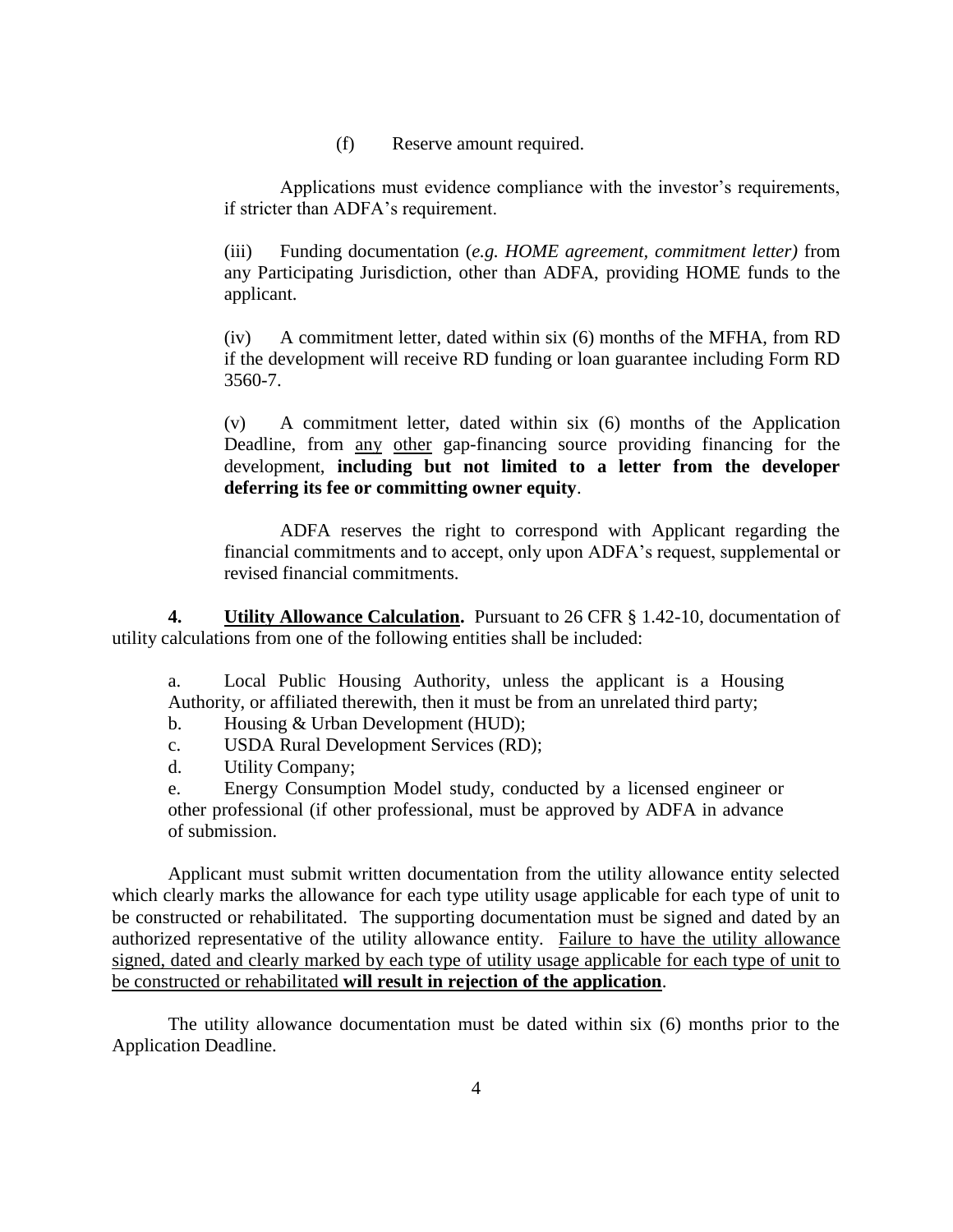**5. Site Control Information.** Evidence of site control in one of the following forms shall be included:

- a. Deed; or
- b. Purchase or 99-year leasehold Option/Contract/Agreement.

If evidence of site control is by Purchase or 99-year leasehold Option, Contract or Agreement, the applicant must submit a copy of the recorded deed evidencing the Seller's or Lessor's ownership.

The Option, Contract or Agreement must be in the name of an existing entity or person that is in a position of control over the applicant. The Option, Contract, or Agreement must indicate that the existing entity or person, is in a position of control over applicant, and that such entity or person has the exclusive right to purchase or lease the property for a period not to expire prior to December 6 of the year of MFHA.

Verification of Arm's Length Transactions shall be included.

If the seller of land or buildings included in the application is an entity, applicant must obtain knowledge of and disclose the identity of all members, partners, or shareholders of the entity. Applicant is responsible for obtaining the consent of the seller entity to disclose this information in the application for housing tax credits.

For all acquisition/rehabilitation developments, the application shall include documentation for each building claiming acquisition credits that:

- a. Satisfies the "purchase requirement" of IRC Section 42(d)(2)(B)(i) (submission of Purchase Option, Contract, or Agreement);
- b. Provides the seller's certification that the 10-year hold rule in IRC Section  $42(d)(2)(B)(ii)$  has been satisfied for each building (including both placed in service and most recent nonqualified substantial improvement), or alternatively, applicant may provide sufficient documentation and information to support a finding that the requirement is not applicable under IRC Section 42; and
- c. Provides the applicant's certification that each building was not previously placed in service by the applicant or by any person related to the applicant in accordance with IRC Section  $42(d)(2)(B)(iii)$ .

The applicant must produce evidence of site ownership or a 99-year leasehold on the site at the earlier of:

a. Placement in Service Allocation; or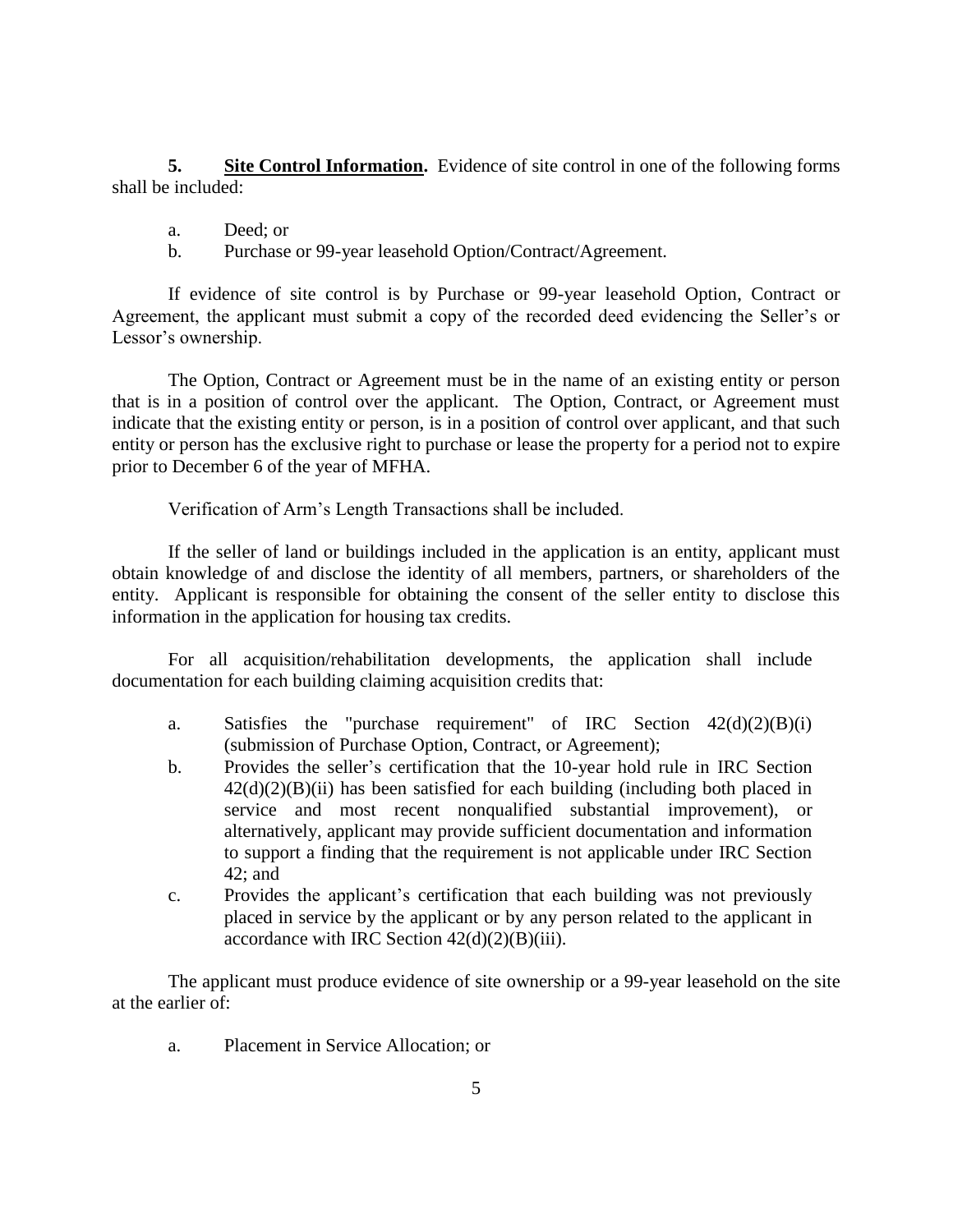b. The date the taxpayer will be required, pursuant to federal statute, to prove that its basis in the development exceeds ten percent (10%) of the reasonably expected basis in the development as of December 31 two years following Reservation.

**6. Zoning and Planning Commission Information.** A signed letter, dated within six (6) months of the Application Deadline, from the appropriate zoning authority stating the proposed use of the property and that the property is properly zoned for such proposed use. If the development site is within the five (5) mile extra-territorial jurisdiction of a municipal planning commission, and planning commission approval is required for the development's construction, the applicant must submit written documentation that such approval has been granted by the planning commission. Planning commission approval documentation must be dated within six (6) months of the Application Deadline.

**7**. **Independent Market Study.** A comprehensive market feasibility study demonstrating that sufficient need for the affordable housing as proposed exists in the proposed geographic market area. The application will be rejected if the market study fails to show need for any bedroom size proposed based upon the targeted income group for that bedroom size. The market study shall be dated within six (6) months of the Application Deadline. The market feasibility study shall be conducted at the applicant's expense by a disinterested third party approved by ADFA. The market analyst shall be on ADFA's Approved Market Study Firm List and shall follow ADFA's "Market Study Guidelines for Affordable Rental Housing Programs". Market studies that: (a) do not meet the requirements of the Market Study Guidelines; (b) do not provide an index or table of contents indicating the page within the market study each requirement can be found; or (c) are performed by firms not approved by ADFA, will not be accepted.

*ADFA reserves the right, in its sole and absolute discretion, to independently evaluate the need for additional affordable rental housing in the proposed geographic market area and to not award credits to any development if, in ADFA's sole determination, the proposed location's market is weak, the proposed development will detrimentally affect other affordable housing in the area, or the proposed location is or nearly is saturated, or other negative impact or projection, even if the proposed development is otherwise eligible and even if the market study's conclusions do not indicate any negative impact or projection.* 

*ADFA shall have no liability for determinations of the presence or absence of a sufficient market. An award of tax credits by ADFA does not constitute a determination by ADFA that a sufficient market exists for the proposed units so as to provide financial feasibility. ADFA shall not be liable for any costs incurred, profits lost, or other damages that may result from ADFA's determination of market conditions, award of tax credits or denial of tax credits.*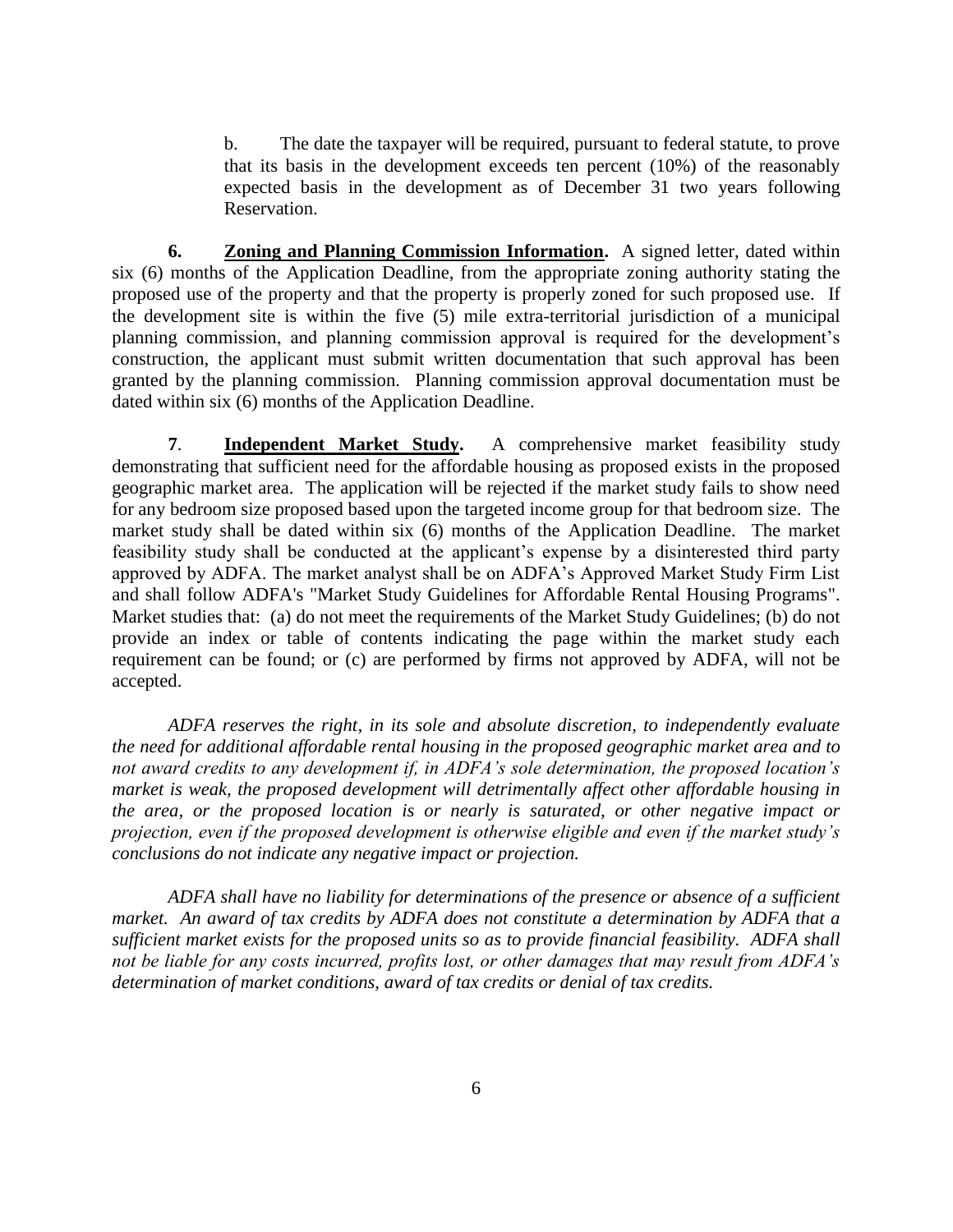**8. Letter from highest elected local official supporting proposed development.** Applicant must submit evidence that it has provided notification of the application to the highest elected official in the jurisdiction where the development is or will be located.

Applicant must also submit a letter, or cause a letter to be submitted, from either the highest elected local official in the jurisdiction where the development is or will be located or from the majority of the jurisdiction's governing body. A development located within a city's limits shall have a letter from its Mayor or the City Council. A development located outside of a city's limits shall have a letter from the County Judge or the county's Quorum Court. The letter shall be dated within six (6) months of the Application Deadline.

The letter of support, at a minimum, shall address the need for affordable housing in the area and support for the specific development. The letter of support is required as of the time the application is submitted. Rescission of the letter after the tax credit application is submitted will not automatically disqualify a development from eligibility for tax credit award if otherwise eligible and recommended; however, the ADFA Board of Directors may consider the rescission as a factor in its decision regarding award of tax credits.

ADFA will provide written notification to the State Representative and Senator who represent the area where the development is or will be located.

**9. Articles of Incorporation, IRS documentation, and Non-Profit Determination Statement.** To be considered for the "Non-Profit Set-Aside", the development shall involve a qualified non-profit organization that:

- a. Owns an interest in the development;
- b. Materially participates in the development;
- c. Is not affiliated with or controlled by a for-profit organization; and

d. Has as one of its exempt purposes, in its Articles of Incorporation, the fostering of low-income housing.

In addition, to be considered for the "Non-Profit Set-Aside":

a. the non-profit organization's Articles of Incorporation and IRS documentation of its exemption from federal income tax must be included (pending requests with the IRS for exemption will not be accepted);

b. the five (5) statements required in the MFHA must be stated; and

c. the development must comply with Internal Revenue Service Revenue Procedure 96-32 in that at least seventy-five percent (75%) of the total number of residential units are designated for low-income residents.

**10. Capital Needs Assessment.** All rehabilitation developments shall include a capital needs assessment conducted by a firm on ADFA's "Capital Needs Assessment Firms –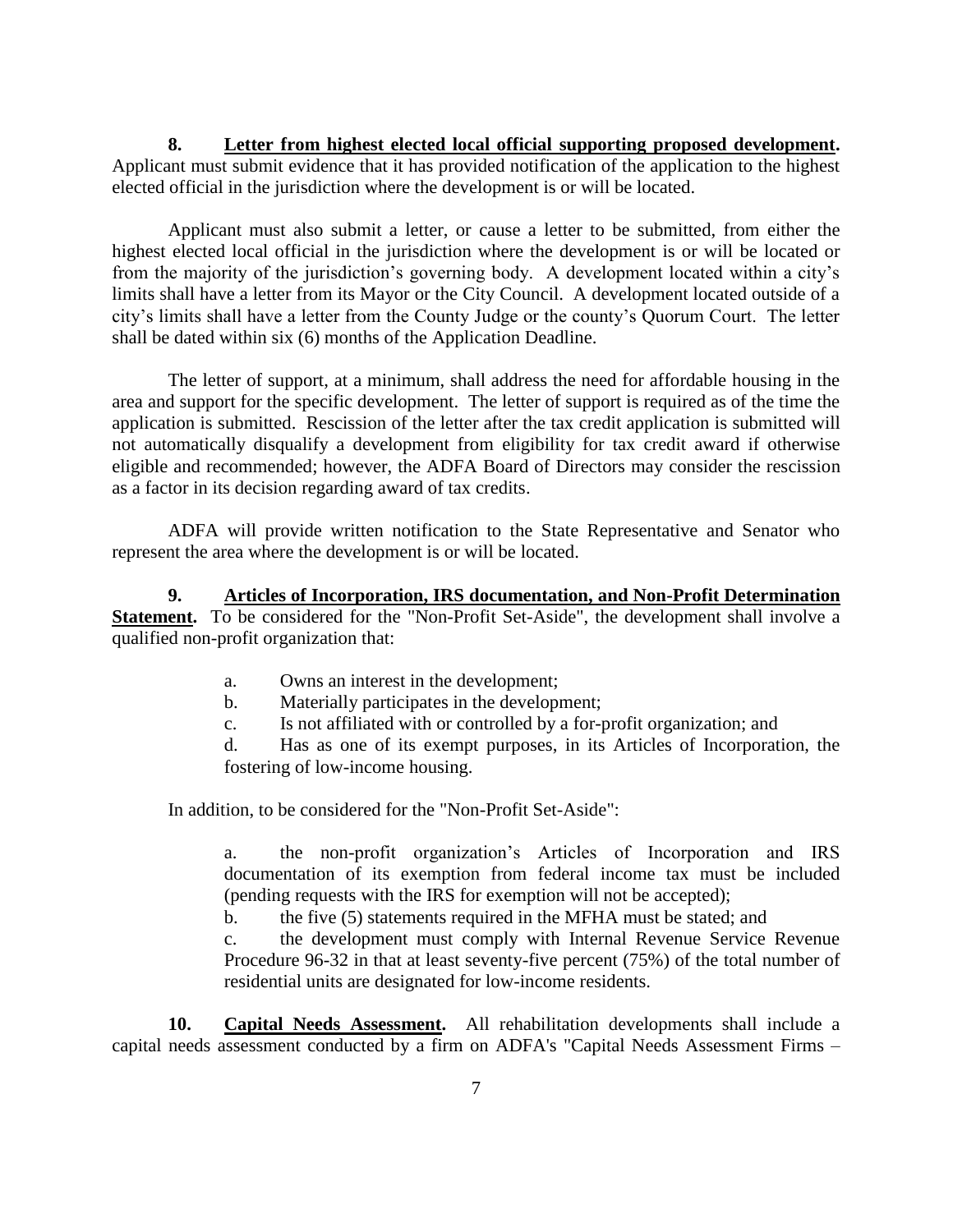Approved List". The assessment shall include a physical inspection of the interior and exterior of each unit and structure, as well as, an interview with the development manager and maintenance personnel. At a minimum, the following components must be examined and analyzed in the assessment:

- a. Site, including topography, drainage, pavement, curbing, sidewalks, parking, landscaping, amenities, water, sewer, storm drainage, gas and electric utility lines;
- b. Structural systems, both substructure and superstructure, including exterior walls, balconies and stairways, exterior doors and windows, roofing system and drainage, including but not limited to termite, mold and water damage;
- c. Interiors, including unit and common area finishes (carpeting, vinyl flooring, tile flooring, plaster walls, paint condition, etc.) unit kitchen finishes, cabinets and appliances, unit bathroom finishes and fixtures, and common area lobbies and corridors;
- d. Mechanical systems, including plumbing and domestic hot water, HVAC, electrical, lighting fixtures, fire protection and elevators; and
- e. Buildings, facilities, common use areas, residential units, parking areas, curbs, ramps, railings to ensure compliance with applicable federal, state and local laws regarding accessibility for persons with disabilities.

A report, dated within six (6) months of the Application Deadline, of all components examined and analyzed in the assessment must be submitted with the application.

The report must include a physical inspection of the interior and exterior of EACH UNIT AND EACH BUILDING and must specifically identify the scope of work and estimated costs necessary to:

> a. Rehabilitate all components examined and analyzed in the development to a new or "like-new" condition;

> b. Correct all deficiencies in order for the development to comply with applicable federal, state and local laws and requirements regarding accessibility for persons with disabilities; and

> c. Correct all deficiencies to ensure compliance with ADFA's Multi-Family Minimum Design Standards.

Failure by the report to meet the requirements set forth herein will result in a rejection of the Capital Needs Assessment submitted, thereby terminating the application from further consideration for federal low-income housing tax credits.

All rehabilitation development applicants must submit a statement that the scope of rehabilitation will include all capital needs of the development as set forth in the Capital Needs Assessment.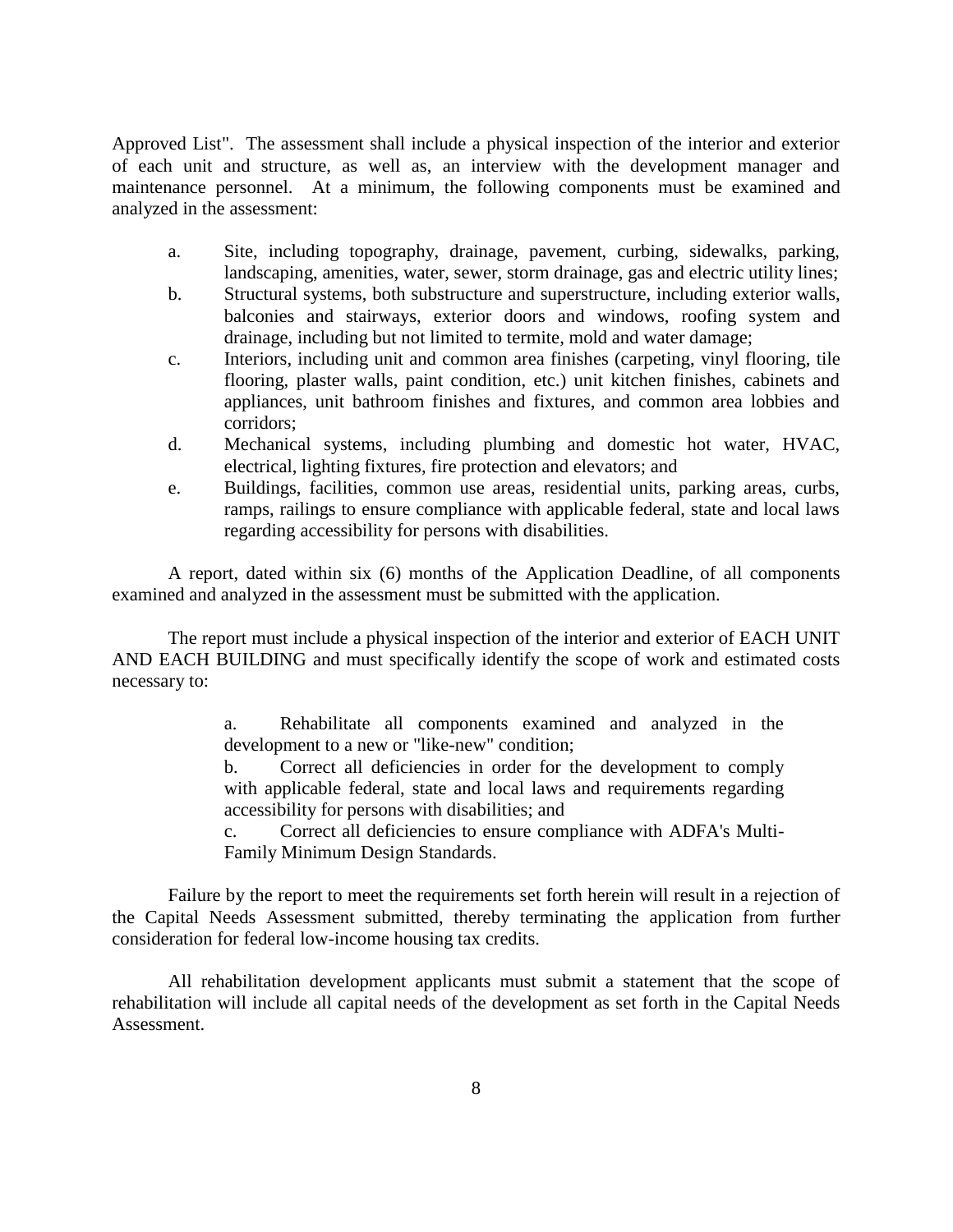**11. Tenant Income Audit**. All rehabilitation projects shall include a complete, detailed tenant income audit that identifies all existing tenant households and their income. The audit must separately identify those tenant households whose income exceeds applicable income limits.

**12. Operating Deficit Reserve and Replacement Reserve Funds.** The total development budget shall include:

a. The funding of an Operating Deficit Reserve Fund equal to the greater of: For all new construction, and all rehabilitation developments that do not receive project based rental assistance:

(i) Six (6) months of: (a) projected annual operating expenses, (b) annual debt service payments and (c) annual replacement reserve deposits; OR

(ii) The amount of operating reserves required by applicant's lender(s) or equity investor(s)

For all rehabilitation developments that receive or will receive project based rental assistance:

(i) Three (3) months of: (a) projected annual operating expenses, (b) annual debt service payments and (c) annual replacement reserve deposits;

OR

(ii) The amount of operating reserves required by applicant's lender(s) or equity investor(s), and

b. The funding and maintenance of a Replacement Reserve Fund equal to the greater of:

(i) \$250.00 per unit per year;

OR

(ii) The amount of replacement reserves required by applicant's lender(s) or equity investor(s).

The operating and replacement reserve accounts shall be incorporated into the MFHA. These amounts must be funded by the date the development is placed in service and evidenced in the final cost certification.

The Replacement Reserve shall be maintained, and yearly deposits shall be made equal to the above requirement, for the entirety of the affordability period. The applicant shall identify the name of the financial institution where each reserve will be held. A copy of the December bank statement for the operating reserve account and the replacement reserve account must be submitted by the Owner to ADFA by February 1 of each year. If the December bank statements do not evidence a year-end summary of each month's balance, copies of bank statements for all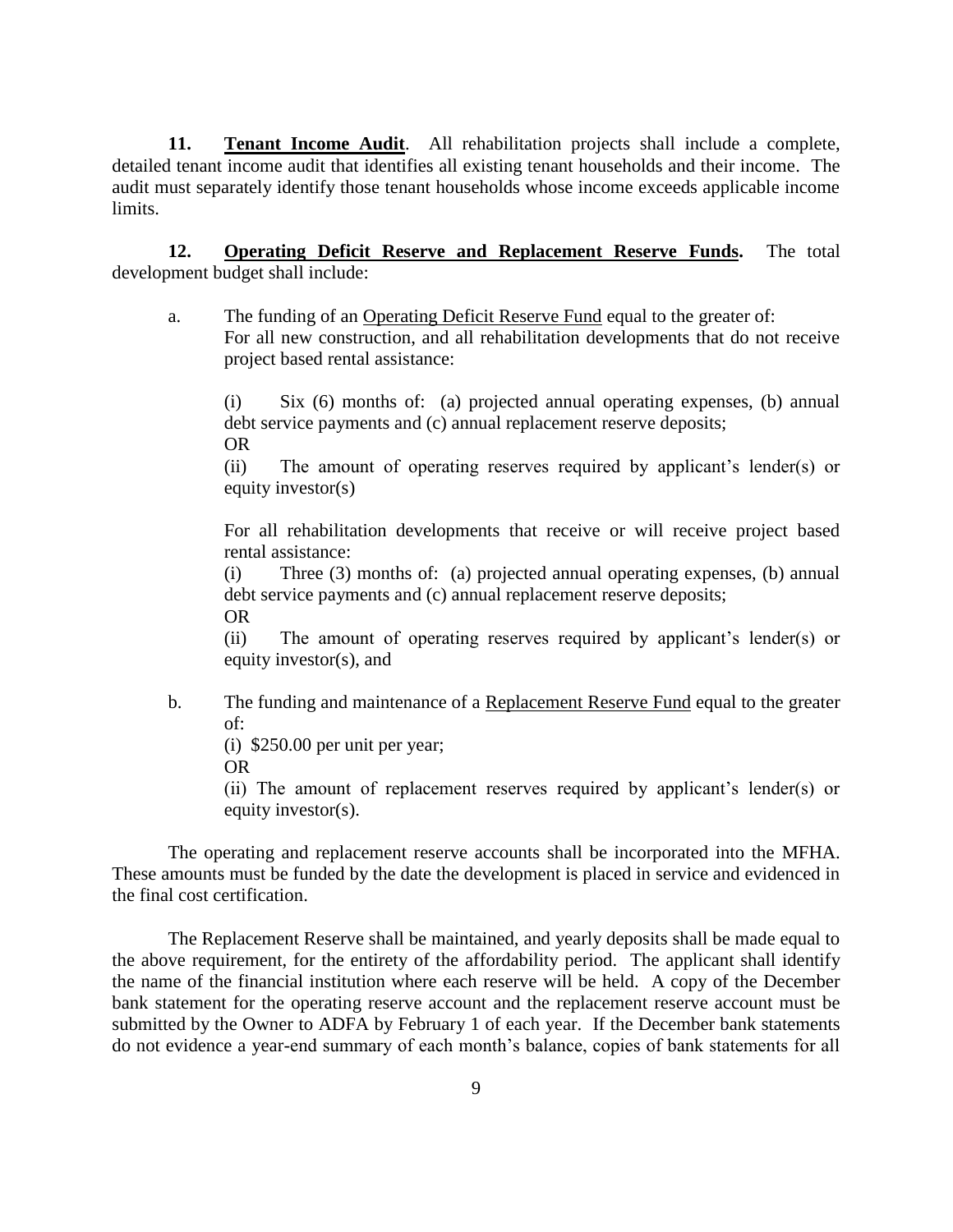twelve (12) months, for the operating reserve and the replacement reserve, shall be submitted to ADFA by February 1 of each year. The ending balance of each reserve account must total the amounts required under (a) and (b), whether the accounts are replenished from operating income or by the general partner of owner or member, shareholder or partner of general partner, as deemed appropriate by ADFA.

All withdrawals from the operating deficit reserve must be approved, in writing, by ADFA prior to withdrawal. Owner must submit with the withdrawal request supporting documentation evidencing the need for the funds, written evidence that insufficient funds exist in the primary operating account, and a written guaranty by the general partner of owner or member, shareholder or partner of general partner, as deemed appropriate by ADFA, will deposit sufficient funds into the operating deficit reserve account so that at the end of the year the total funds in the operating deficit reserve account equal the amount required under (a) as modified herein for Rural Development projects.

#### Rural Development-funded developments:

In the event that Rural Development requires a capital outlay reserve in an amount greater than ADFA's operating deficit reserve, ADFA's required operating deficit reserve under (a) above must be funded. In the event that RD requires a capital outlay reserve in an amount less than ADFA's operating deficit reserve required under (a) above, ADFA will credit the amount of reserves required by Rural Development to the total amount of reserves required under (a) and (b) above, but in no event shall the **total** amount of reserves be less than that required under (a) above. (For example, if under (a) \$50,000 is required and under (b), \$10,000, and Rural Development requires \$20,000 of capital outlay reserve, the owner must fund a separate operating deficit reserve account, withdrawals from which must be approved by ADFA, in the amount of \$30,000. Using the same amounts except that RD requires a \$70,000 capital outlay reserve, the owner must fund a separate \$50,000 operating deficit reserve.)

A copy of the December bank statement for the operating reserve account and the replacement reserve account must be submitted by the Owner to ADFA by February 1 of each year. If the December bank statements do not evidence a year-end summary of each month's balance, copies of bank statements for all twelve (12) months, for the operating reserve and the replacement reserve, shall be submitted to ADFA by February 1 of each year. The ending balance of the operating deficit reserve account plus the development's ending cash balance per RD Form 3560-7, plus the balance of RD's capital outlay reserve must total the amounts required under (a) and (b); thus, general partner of owner or member, shareholder or partner of general partner of owner may have to deposit funds into the separate operating deficit reserve account to total this amount.

ADFA acknowledges that RD shall have authority over the capital outlay reserve account and that RD will review and approve or deny all withdrawal requests by owner from such account. ADFA shall have approval authority over the separate operating deficit reserve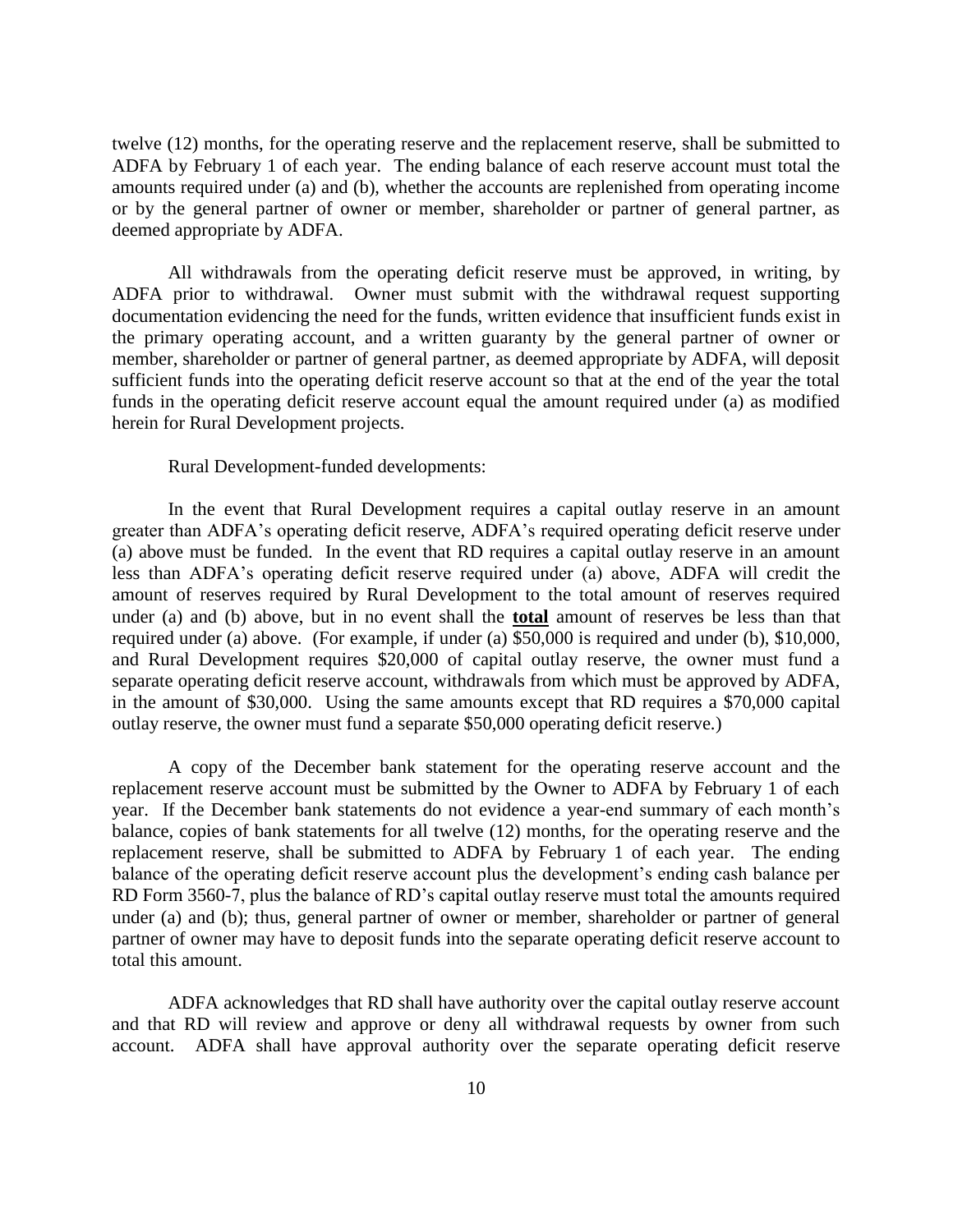account. Owner shall not make any withdrawals from the operating deficit reserve account without express, written, prior approval from ADFA. Owner must submit with the withdrawal request supporting documentation evidencing the need for the funds, written evidence from RD that the use is not eligible from or that insufficient funds exist in the RD capital outlay reserve account and operating account, and a written guaranty by the owner or general partner of owner, as deemed appropriate by ADFA, will deposit sufficient funds into the ADFA operating deficit reserve account so that at the end of the year the total funds in the operating deficit reserve account equal the amount required under (a) as modified herein for Rural Development projects.

**13. Pro Forma.** Each application must complete the Pro Forma document set forth in or as an exhibit to the MFHA**.** The pro forma for all applicants must be based on reasonable projections of increases in expenses.

**14. Appraisal.** For all applications for new construction, a certified land appraisal must be submitted with the application.

For all acquisition and rehabilitation applications, and all rehabilitation applications, applicant must submit an appraisal, dated within one (1) year of the Application Deadline, which supports the purchase price of the development.

- a. The appraisal must separately identify the appraised value for the buildings in the development and the value of the land.
- b. If the appraised value of the buildings is enhanced due to a federal rental subsidy attached to the buildings, the appraisal must separately identify the value of the federal rental subsidy.

In order to receive credit for the federal rental subsidy, the applicant will be required to submit a commitment letter from the federal agency stating the federal rental subsidy will be awarded to the applicant.

*The purchase price must be equal to or less than the appraised value of the land and buildings.*

## **15. Developer Fee.**

a. Developer Fee Standard.The developer's fee, which is defined to include the developer fee plus developer's overhead and profit plus consultant's fee, must meet the following standards:

(i) New Construction. The developer fee cannot exceed fifteen percent (15%) of the "Net Development Costs".

(ii) Acquisition/Rehabilitation**.** The developer fee for acquisition/ rehabilitation will be limited to ten percent (10%) of the cost of the land and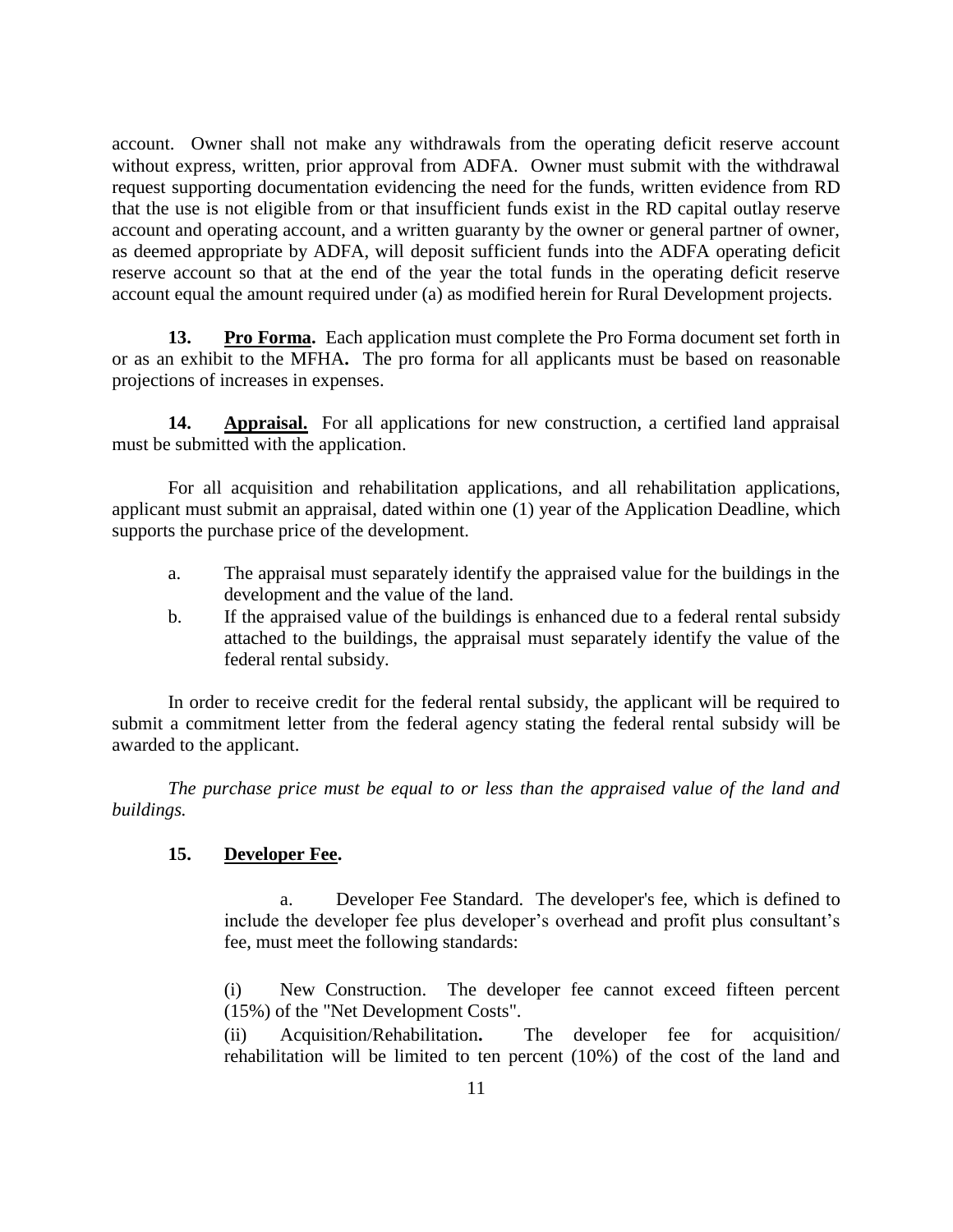building plus no more than fifteen percent (15%) of the remaining "Net Development Costs".

b. Developer Fee – Deferral. Any portion of the developer's fee that is deferred and included as a source of funds will be underwritten to ensure payment by the end of the 15-year compliance period. Eligible basis will be reduced by that amount of deferred developer fee that is not payable within the 15-year compliance period. If any portion of the developer's fee is deferred in the form of a loan, then ADFA will consider any interest payable on such loan to the developer as part of the developer's fee for computing compliance with the developer fee standard(s) set forth above.

"Net Development Costs" is defined as the total uses of funds, less syndication-related costs, developer's fee and development reserves.

For purposes of applying the developer's fee to eligible basis, eligible basis must be proportioned separately reflecting that amount of the developer's fee attributed to the acquisition of existing property from that amount attributed to the rehabilitation costs. The amount attributed to the acquisition of existing property must be equal to or greater than the percentage that the total acquisition costs of existing property is to the total development costs.

Applicant must disclose in its application or an attachment thereto all persons and entities that will receive any portion of the developer fee proposed in the application. For all such entities, all members, partners and shareholders of such entities shall be disclosed and the respective portion of the amount of developer fee to be received by the entities shall be identified. If after time of application, there is any proposed change in the person(s) or entity/entities that shall receive any portion of the developer fee, all revised parties and amounts must be disclosed in writing to ADFA.

**16. General Requirements and Contractor's Profit.** The amount allocated to General Requirements of the development cannot exceed seven percent (7%) of its construction hard costs. General requirements include items that are required for the contractor to provide for the specific project including, but are not limited to, the following: Field supervision; field engineering such as field office, sheds, toilets, phone; performance and payment or latent defects bonds; cost certification; building permits; site security; temporary utilities; property insurance; and cleaning or rubbish removal. Such items should not be accounted for as separate line items in the development budget.

ADFA will limit the contractor's profit to ten percent (10%) of the development's hard costs plus its general requirements' costs. ADFA will limit the contractor's overhead to four percent (4%) of the development's hard costs plus its general requirements' costs. ADFA reserves the right to determine whether costs included in the contractor's overhead and contractor's profit calculations are appropriate and reasonable.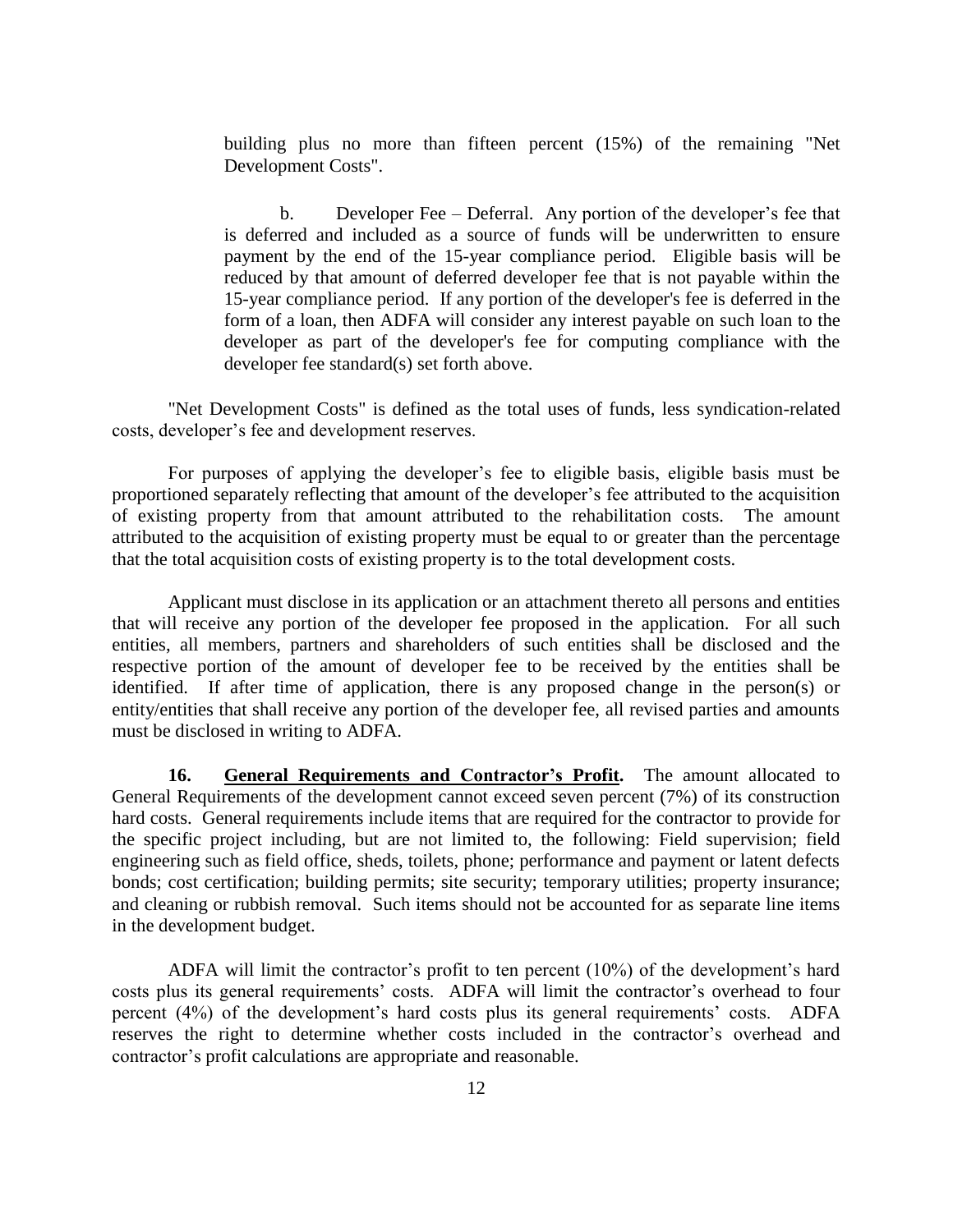Applicant must disclose in its application or an attachment thereto all persons and entities that will receive any portion of the contractor's profit proposed in the application. For all such entities, all members, partners and shareholders of such entities shall be disclosed and the respective portion of the amount of contractor's profit to be received by the entities shall be identified. If after time of application, there is any proposed change in the person(s) or entity/entities that shall receive any portion of the contractor's profit, all revised parties and amounts must be disclosed in writing to ADFA.

**17. Per Unit Cost Cap.** ADFA limits the per unit cost for developments to:

| <b>Assisted Living</b>             | \$164,000 |
|------------------------------------|-----------|
| <b>Historic Rehabilitation</b>     | \$164,000 |
| Single family $-$ New construction | \$146,000 |
| All other new multi-family         | \$137,000 |
| Acquisition/Rehabilitation         | \$120,000 |

"Per unit cost" is calculated by dividing the total development cost by the total number of units. Applications that represent on the face of the application a higher cost per unit than the allowable cost per unit stated herein may be rejected from further consideration for an award of federal or state housing tax credits. Applications that represent costs within the allowable costs stated herein but which ADFA reasonably determines to inaccurately reflect actual costs per unit are subject to rejection from further consideration for an award of federal or state housing tax credits.

ADFA shall have the discretion to determine reasonableness of all costs stated in the proposed development budget regardless of whether the costs per unit comply with the maximum costs per unit limitation set forth above. ADFA may, within its discretion, deny applications based upon failure to meet threshold due to unreasonableness of costs, regardless of whether the costs per unit comply with the maximum costs per unit limitation set forth above. Upon request by ADFA staff, applicants may provide justification and supporting documentation of costs. ADFA will review the items submitted and make a final determination. ADFA's determination will be set forth in writing as to whether the application will be further considered or rejected for threshold failure.

**18. Minimum Debt Coverage Ratio.** The development will be required to establish a minimum debt coverage ratio ("DCR") that is the greater of: (1) 1.15 or (2) the minimum debt coverage ratio required by any lender or investor providing a financial commitment to the applicant.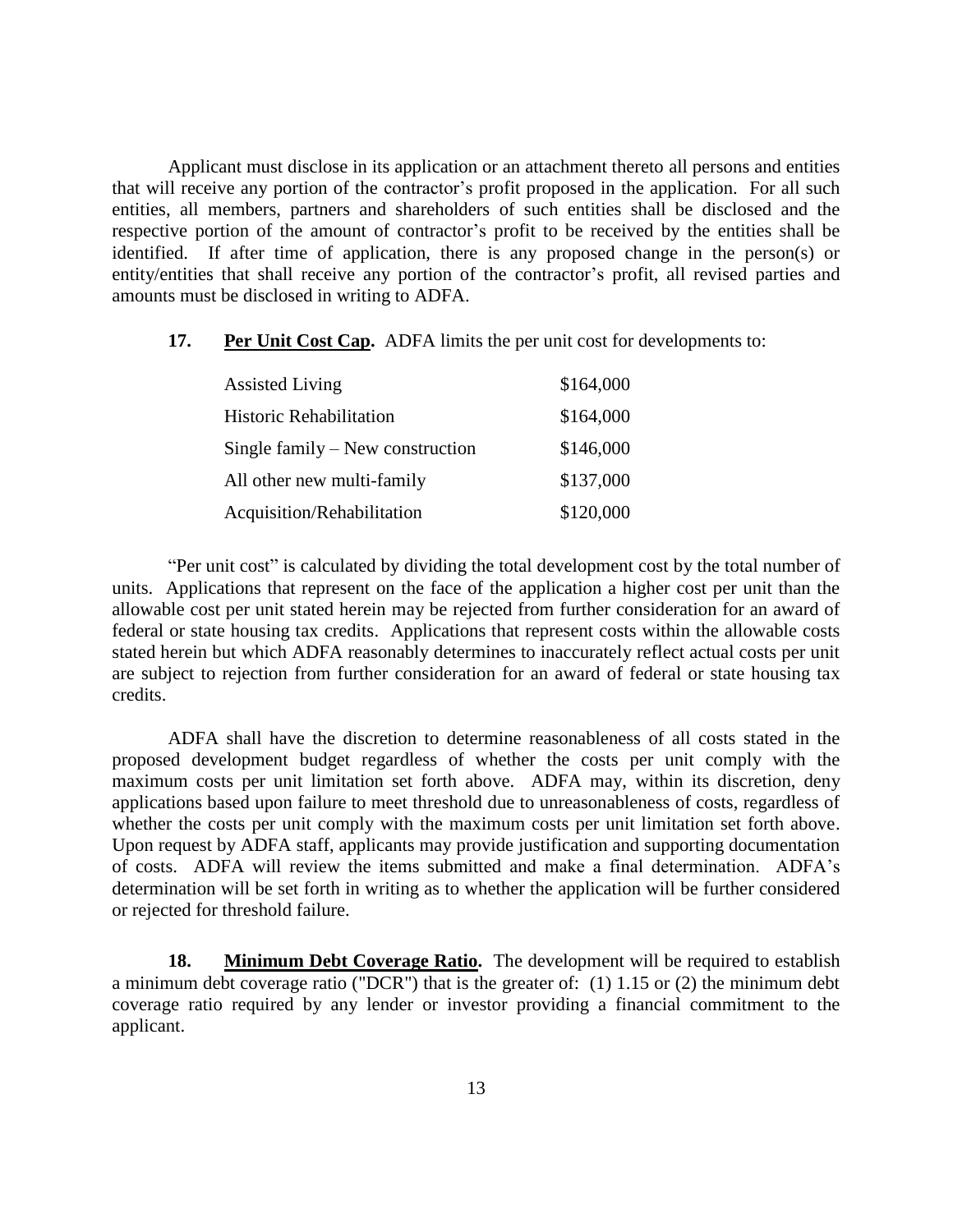"Debt coverage ratio" is defined as the ratio of a development's net operating income (rental income less operating expenses and reserve payments) to total debt service obligations ("DCR"). The applicable minimum debt coverage ratio must be evidenced by the MFHA and supporting documentation.

A development's DCR may not be projected to be below the DCR required herein at any time during the compliance period. If the application or ADFA's underwriting, evidences that the development will fail to meet the requisite DCR at any time during the compliance period, the application will be rejected from further consideration for an award of housing tax credits.

After a development is placed in service, the DCR will be monitored by ADFA's Compliance Department and/or ADFA's Multi-Family Programs Department.

**19. Rehabilitation Standard.** Rehabilitation hard costs (labor and materials) on any rehabilitation development will be no less than \$15,000 per unit and no less than twenty percent (20%) of the development's total costs.

\*Developments financed with tax-exempt bonds. Applicants for tax-exempt bond financing subject to private activity volume cap may:

> a. elect to meet the Rehabilitation Standard set forth above; OR

b. elect to have a Capital Needs Assessment conducted by a third party contracted by ADFA. The applicant will be required to complete the scope of rehabilitation set forth in the Capital Needs Assessment which will encompass ADFA's "Multi-Family Housing Minimum Design Standards". The scope of rehabilitation must meet the minimum expenditure requirement of 26 U.S.C. §  $42(e)(3)$ . The applicant will be required to pay ADFA, in advance, the cost for the Capital Needs Assessment. The Capital Needs Assessment must be filed with the Multi-Family Housing Application for tax-exempt bonds subject to private activity volume cap.

**20. Fair Housing Training**. Applicant must include with its application a copy of the certification evidencing completion of the Arkansas Fair Housing Commission training by a principal of the following members of the development team, or manager dealing with day-today operations, as appropriate under the circumstances: (a) Owner; (b) Developer; (c) Management Company; (d) Consultant, if applicable; and (e) Architect. This requirement shall be a threshold requirement. Failure to submit the requisite evidence of completion by all required development team members shall result in rejection of the application from consideration for an award of housing tax credits. The certification is valid for the purpose herein for two (2) years from date of certification. Each development team member should attend the class most relevant to his or her development team role.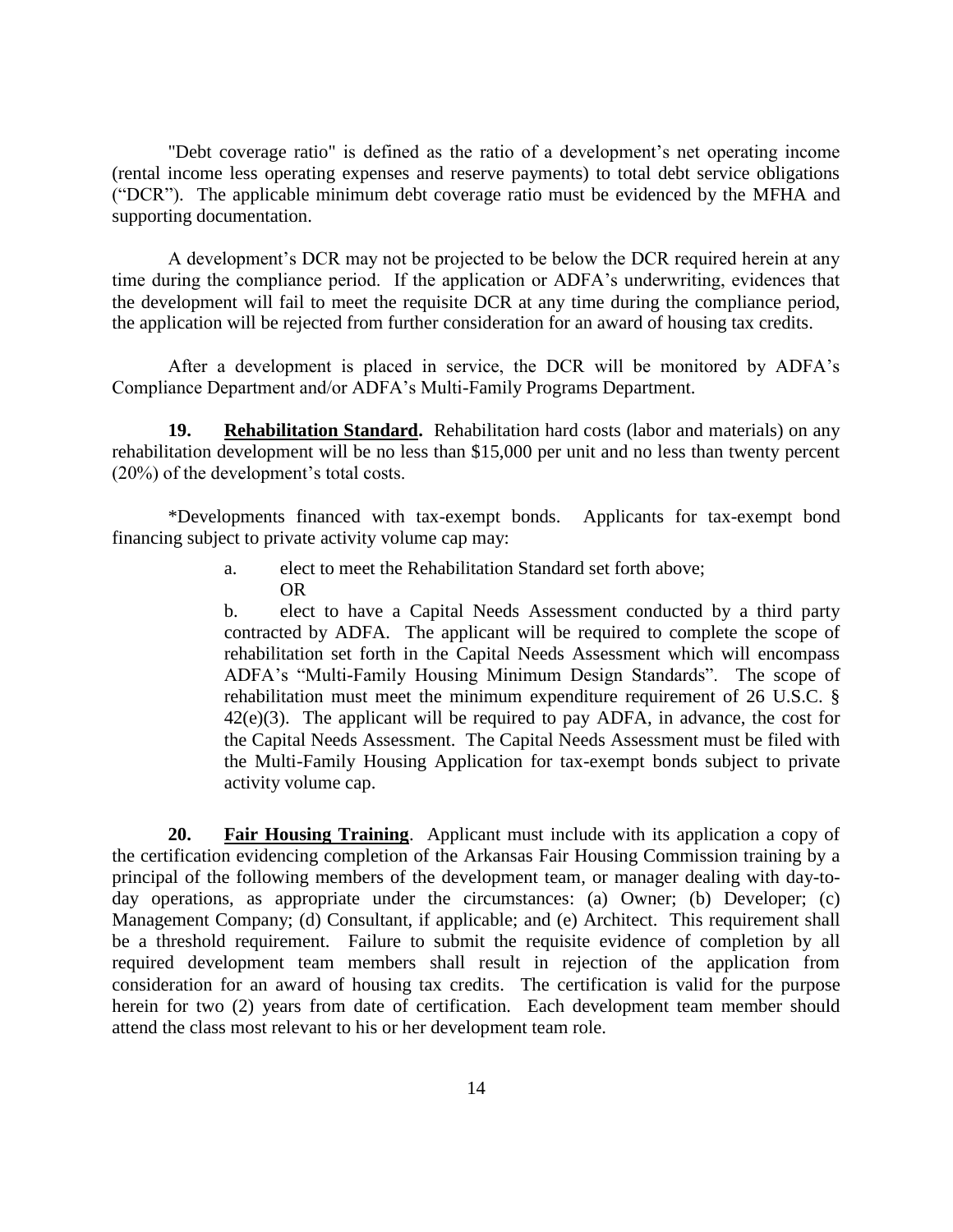**21. Identification of Applicant**. Applicant must identify within its application the General Partner and Limited Partner(s), or all members as applicable, of the applicant entity. Applicant must also identify all members, partners, or shareholders of the General Partner; if any such members, partners, or shareholders are entities, Applicant must identify all members, partners, or shareholders of such entities.

**22 Rental Assistance Contract**. All applicants proposing a development that has been approved for project-based rental assistance shall submit with its application a copy of the executed rental assistance contract if available; if a rental assistance contract has not been executed at time of application submission, a commitment letter from the agency providing the rental assistance must be submitted. All such applicants must also submit documentation, if not set forth in the rental assistance contract, of the most recently approved amount of rent to be charged. If an application proposing a development represented to have project-based rental assistance does not submit this required information, and complete all portions of the application relevant to project-based rental assistance, ADFA will underwrite on the assumption of no rental assistance. If such underwriting results in a determination that the development is not financially feasible, the application will be rejected from further consideration for an award of housing tax credits.

HUD Section 8 supported developments: In the event that Department of Housing and Urban Development ("HUD") or Rural Development anticipates granting a waiver, or other process, whereby HUD or RD has agreed to underwrite an existing HUD or RD-assisted development based upon rents that it has agreed will be charged after rehabilitation and rental assistance amounts that it has agreed to provide after rehabilitation, ADFA may also underwrite such proposed developments based upon such rents and rental assistance (which must be supported by a market study). It is within ADFA's sole discretion, on an application by application basis, to determine whether utilization of such future rents and rental assistance in its underwriting is reasonable and appropriate.

Any award of tax credits under such circumstance is conditioned upon the development obtaining the waiver or approval. If the waiver or approval is not obtained by the carryover allocation Application Deadline, ADFA may terminate the tax credit award and no carryover allocation will be issued by ADFA for the development.

**23. Assisted Living Developments.** Assisted Living development applicants shall submit an approved Certificate of Need or Permit of Approval from the State of Arkansas.*See,*  definition of "Assisted Living" herein.

All assisted living development applications must submit the following representations from the applicant:

a. All low-income housing units within the assisted living development contain separate and complete facilities for living, sleeping, eating, cooking and sanitation (*See 26 C.F.R.§ 1.103-8(b)(8));*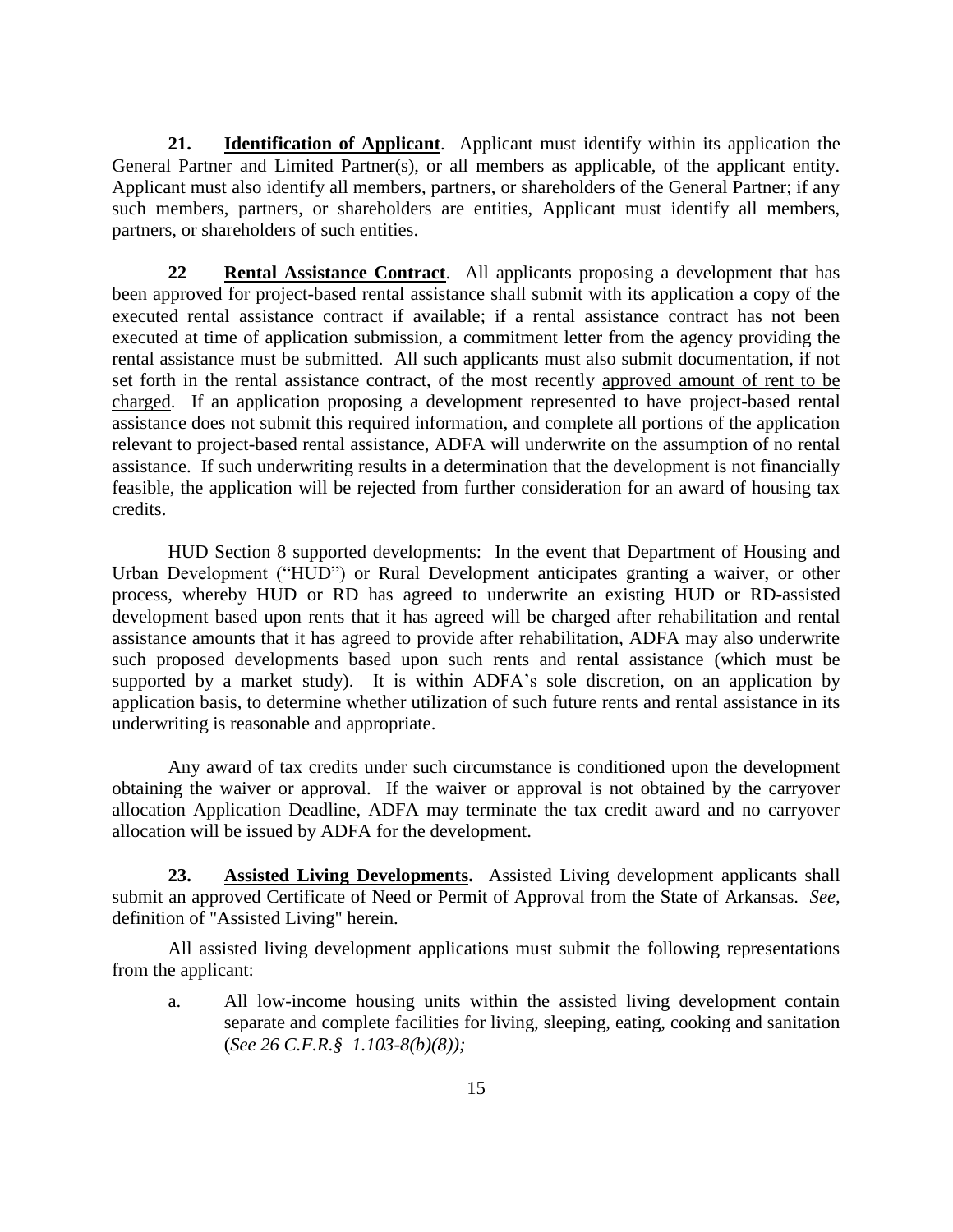- b. All low-income housing units within the assisted living development are available for use by the general public (*See 26 C.F.R. § 1.42-9);*
- c. Supportive services available to tenants in low-income housing units within the assisted living development are optional (*See 26 C.F.R. §1.42-11)*; and

d. Supportive services available for tenants in low-income housing units within the assisted living development do not include continual or frequent nursing, medical, or psychiatric services (*See 26 C.F.R. § 1.42-11 and IRS Revenue Ruling 98-47)*.

**24. Section 106 and Fish and Wildlife Service's Clearance Letter.** A Section 106 (National Historic Preservation Act, 16 U.S. C. § 470(f)) clearance letter from the Arkansas Department of Heritage; and a Fish and Wildlife Clearance Letter from the U.S. Fish and Wildlife Services, must be submitted with the MFHA.

# **C. ADDITIONAL REQUIREMENTS FOR A COMPLETE APPLICATION.**

The following documentation ("Additional Requirements"), in addition to the Threshold Requirements, must be submitted in order for the application to be considered **COMPLETE**.

If the following documentation is not submitted by the Application Deadline, ADFA staff will notify the applicant of each deficiency. The applicant must submit the deficient documentation during the Response Period. **Failure to submit all necessary documentation during the Response Period will terminate the application from consideration for federal low-income housing tax credits**.

In addition, one (1) point will be deducted from the application score for each missing or incomplete document that is submitted during the Response Period in order for the application to be considered **COMPLETE**. Applicants will be notified of the point(s) deduction in the Notification of the Final Score.

**1. Narrative Description of the Development.** A detailed narrative description of the development which includes the type of development; geographical description of the development site and surrounding area; types of financing; tenants served; bedroom mix; percentage of low-income units; involvement of non-profit support service organizations; amenities for the development; energy efficiency; rehabilitation work to be performed, if applicable; and any other relevant descriptive information.

**2**. **Letter to Public Housing Authority ("PHA") for use by Persons on Waiting**  List. The applicant shall provide written documentation to the local PHA of its intent to develop a low-income multi-family rental development. The notice shall provide the PHA with:

- a. A copy of the Narrative description set forth at Item 1. above;
- b. The development's proposed address/location; and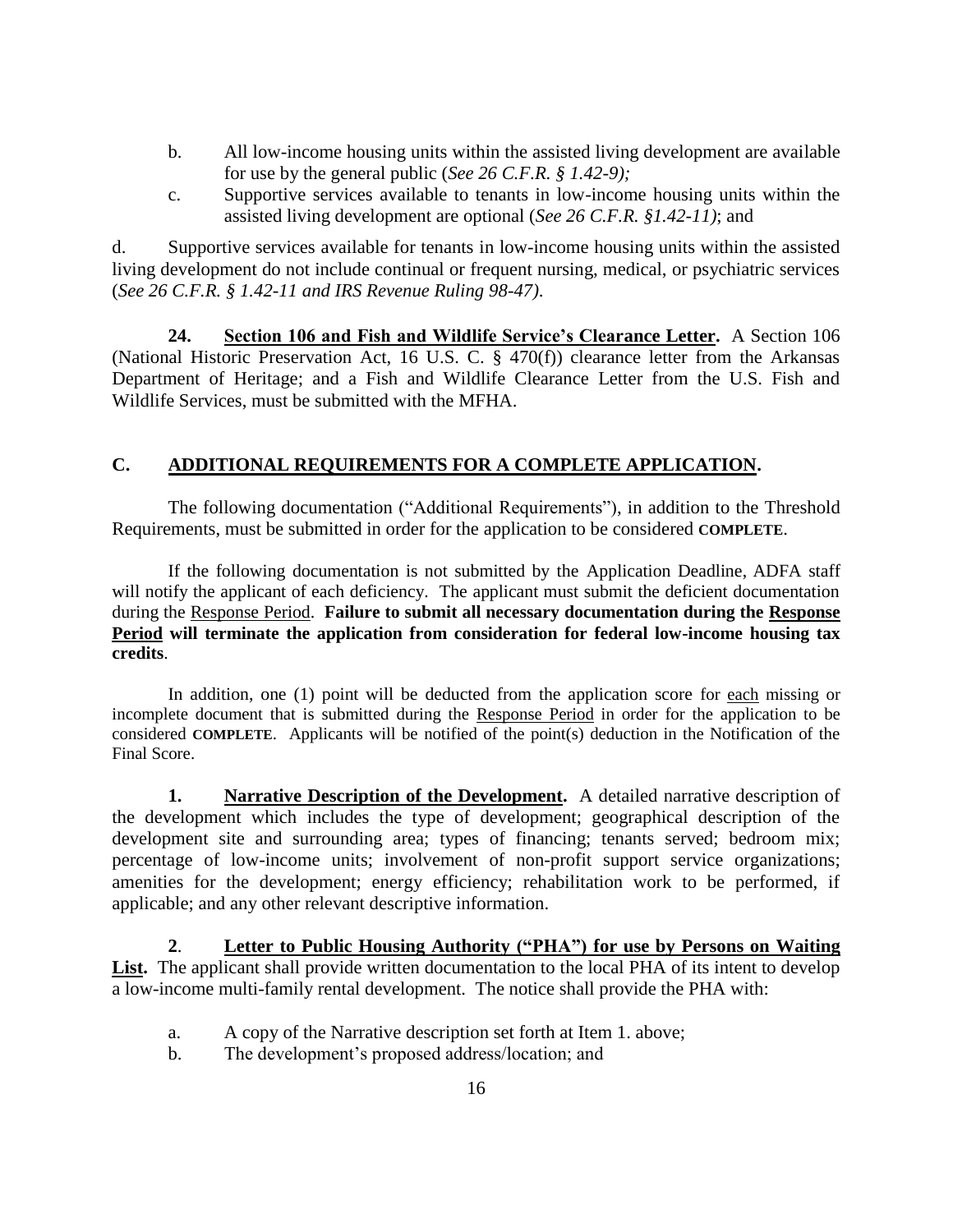c. A description of the number, type, income limits and unit mix (by bedroom size and anticipated rents).

The applicant must submit a copy of the above notice with its application to ADFA.

**3. Letter of Participation and Resume of Development Team Members.** Each development team member shall submit a cover letter describing its participation in the development along with a copy of its resume listing qualifications, experience, previous experience with the low-income housing tax credit program, address, telephone number and email address. The General Contractor/Builder, Architect, and Engineer must be licensed to conduct business in Arkansas and a copy of such licenses must be submitted with the application. If any of the above required documentation is not submitted with the originally submitted application, but is submitted at the request of the ADFA staff, one (1) point shall be deducted from the Initial Score for each item of documentation not originally submitted. If the applicant does not have the minimum required experience, a consultant or developer with the minimum required experience shall be a member of the development team. The consultant or developer's participation letter, resume and summary page specifically describing its role in the development shall be included.

It is within ADFA's sole discretion to evaluate the capacity of any development team member to undertake performance on any development. A determination by ADFA that any development team member does not have the capacity to undertake performance on any development may result in a disqualification of the application.

"Minimum required experience" is met when either the applicant, consultant, or developer held a development team position as applicant, consultant or developer on a previous development that received a reservation of Housing Credits from ADFA and whose owner was issued IRS Form 8609(s).

Minimum required experience does not encompass persons employed or previously employed by an entity that meets the minimum required experience unless a request for a determination of whether such person shall be considered by ADFA to meet the intent of this requirement. This request must be submitted in writing to ADFA at least sixty (60) days prior to submission of an application for which the minimum required experience is dependent upon such waiver. However, ADFA will also accept such requests before such sixty (60) day period. The request must detail the position held by the person, the duties performed by the person in association with housing tax credit developments, the names and locations of all developments on which the person performed such duties, the year of allocation and placement in service of all such developments, and all other information requested to be considered by ADFA in making its determination.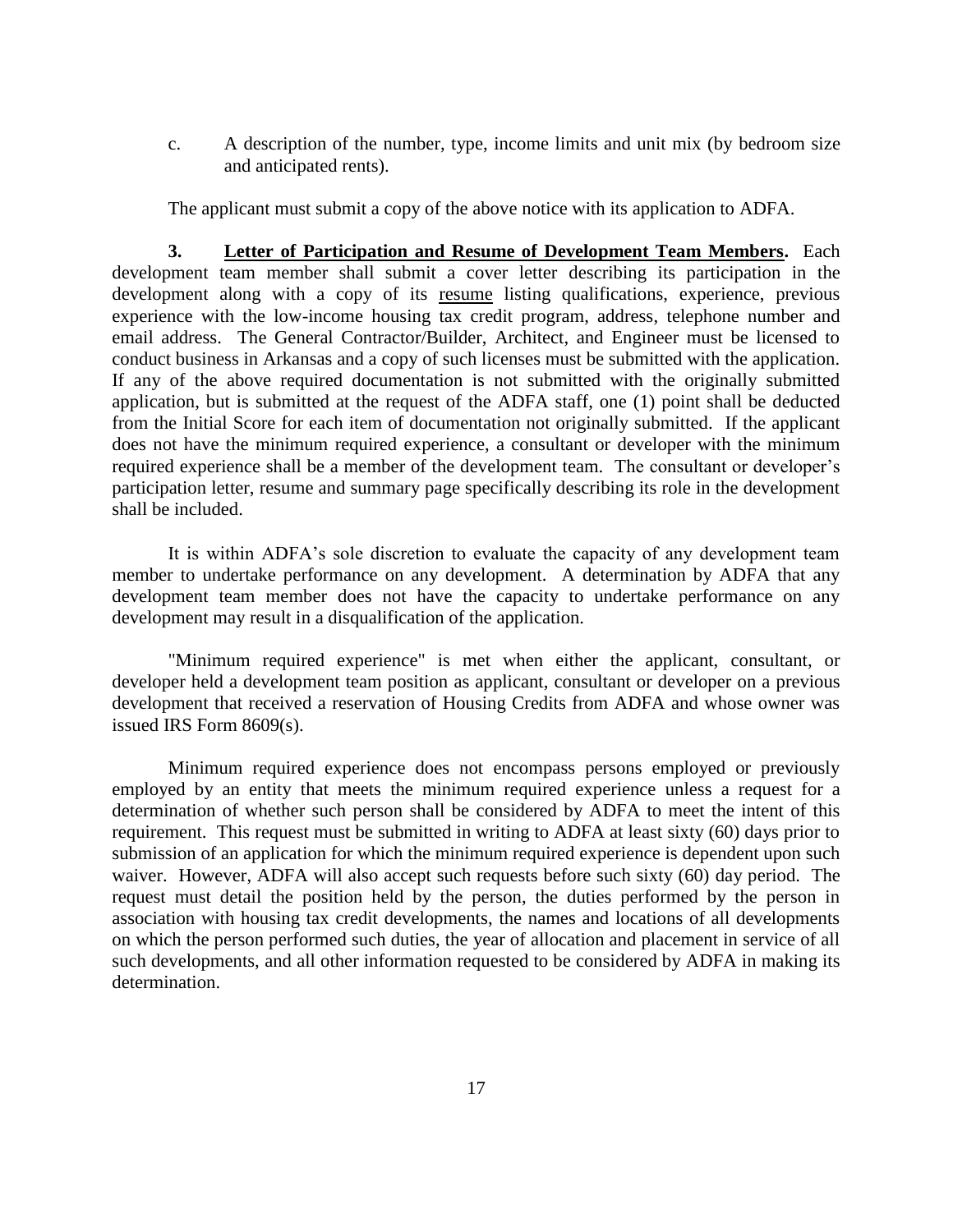Applicant must receive a determination in writing from ADFA finding that the minimum required experience is met on behalf of the development by such person prior to submitting any application for housing tax credits.

**4. Statement of Previous Performance.** Utilizing the Criminal Background and Disclosure Form – Housing, Attachment A, the applicant, its consultant, and each development team member shall inform ADFA whether or not it has any existing contract or indebtedness with ADFA and identify any prior or currently delinquent, defaulted, or foreclosed upon contract, loan or other indebtedness of the applicant, consultant, or development team member with ADFA, or any judgments, proceedings or investigations or any pending or threatened litigation.

In addition, ADFA will review the previous performance of the applicant, its consultant and each development team member under all affordable housing programs with ADFA or other State Housing Finance Authorities, including the HOME Program, the Housing Credit program, Tax-Exempt Bond program, and any other affordable housing loan program, including disbursements, payment history, compliance history and any findings. Unsatisfactory performance, as determined by ADFA's Staff Housing Review Committee, on previous developments or delinquencies in payments will result in disqualification of an application by the ADFA Staff Housing Review Committee, regardless of scoring.

**5. Criminal Background and Disclosure.** Each applicant, developer, consultant, and other development team member on the application, and all principals of development team members as well as any public official affiliated with a tax credit, tax credit/HOME or bond program application, shall complete a Criminal Background and Disclosure Form – Housing, Attachment A to the Application. Failure to submit, or correctly complete the Criminal Background and Disclosure Form – Housing by each applicant, developer, consultant and development team member on the application or affiliated public official on a HOME program application may disqualify the Application for reservation of LIHTCs, Tax-Exempt Bonds subject to Private Activity Volume Cap ("Bonds") or HOME funds.

Each applicant or recipient of LIHTCs, Bonds, or HOME funds, and any principal of such applicant or recipient, is subject to ADFA's Criminal Background Check Policies and Procedures and their requirements. Each consultant, developer, or other development team member or any principal of such consultant, developer, or other development team member, is subject to ADFA's Criminal Background Check Policies and Procedures and their requirements.

ADFA, in its sole discretion, shall determine whether the criminal background of an applicant, developer, consultant or other development team member, or of a partner, member, or shareholder of the applicant, developer, consultant or other development team member disqualifies such person(s) or entity or entities. If such person(s) or entity or entities are determined to be disqualified to participate on the development team of the proposed development, the application may be rejected from further consideration for housing tax credits,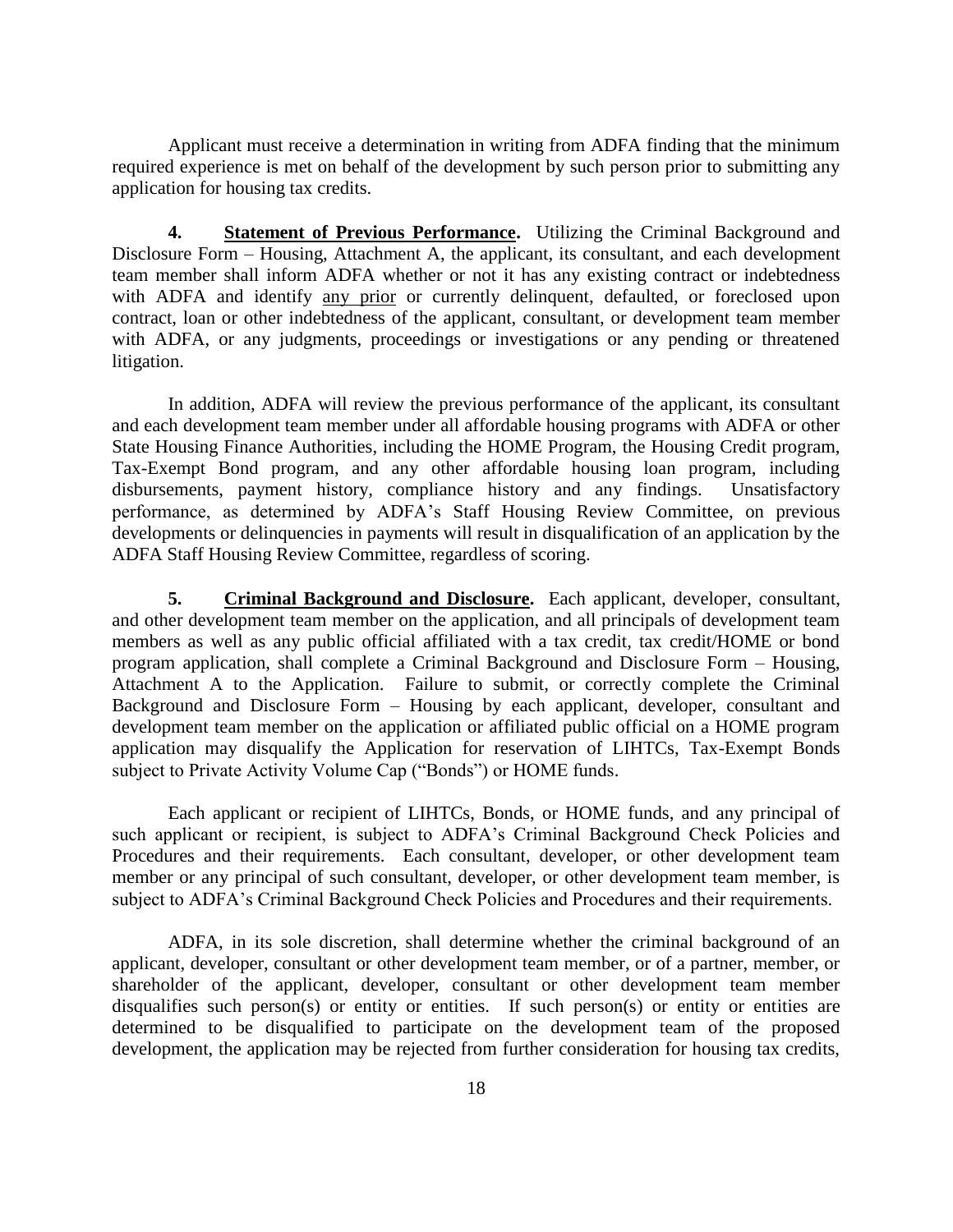which may necessarily result in rejection from further consideration for other ADFA resources. ADFA may allow, in its discretion, applicant to provide, after notice of such determination to applicant, a replacement development team member subject to approval of such replacement member by ADFA.

An application may be disqualified based upon the Criminal Background and Disclosure, within the discretion of the ADFA's Staff Housing Review Committee.

**6. Environmental Checklist.** The Environmental Checklist included in the Application as Attachment B must be completed and signed.

**7. Conflict of Interest Acknowledgment and Contract and Grant Disclosure and Certification Form.** Each member of the development team as listed in the Development Team tab of the MFHA must complete the "Conflict of Interest Acknowledgment" and "Contract and Grant Disclosure and Certification Form", which will be available on ADFA's website as an attachment to the MFHA.

**8. Attachments C1-C18**, as appropriate for the entity forms.

**9. Tax Abatement.** ADFA will not consider the effect of lowered, abated, or deferred real estate taxes in its underwriting of the proposed development unless documentary evidence of the development's entitlement to tax abatement, reduction or deferral is submitted by Applicant with its application.

**10. Plans and Specifications.** One set of plans and outline specifications that conform to ADFA's "Multi-Family Housing Minimum Design Standards" must be submitted with the application.

Multi-Family Housing Minimum Design Standards**.** Construction of the development must be in accordance with ADFA's "Multi-Family Housing Minimum Design Standards", as well as all applicable local, state and national building codes. The applicant's architect must complete and execute the "Multi-Family Housing Minimum Design Standards Checklist", Attachment G of the MFHA. Applicant must certify that all features, standards and specifications acknowledged in Attachment G, certified by the architect, will be incorporated and complied with in the construction or rehabilitation of the proposed development. The general contractor must execute an acknowledgment of Attachment G before a Notice to Proceed will be issued.

When plans and specifications conflict with the "Multi-Family Housing Minimum Design Standards Checklist", Attachment G of the MFHA, the certification by the architect or licensed engineer reflected on Attachment G shall control and applicant shall be held to the representations set forth in Attachment G.

For rehabilitation developments. If structural constraints prohibit adherence to ADFA's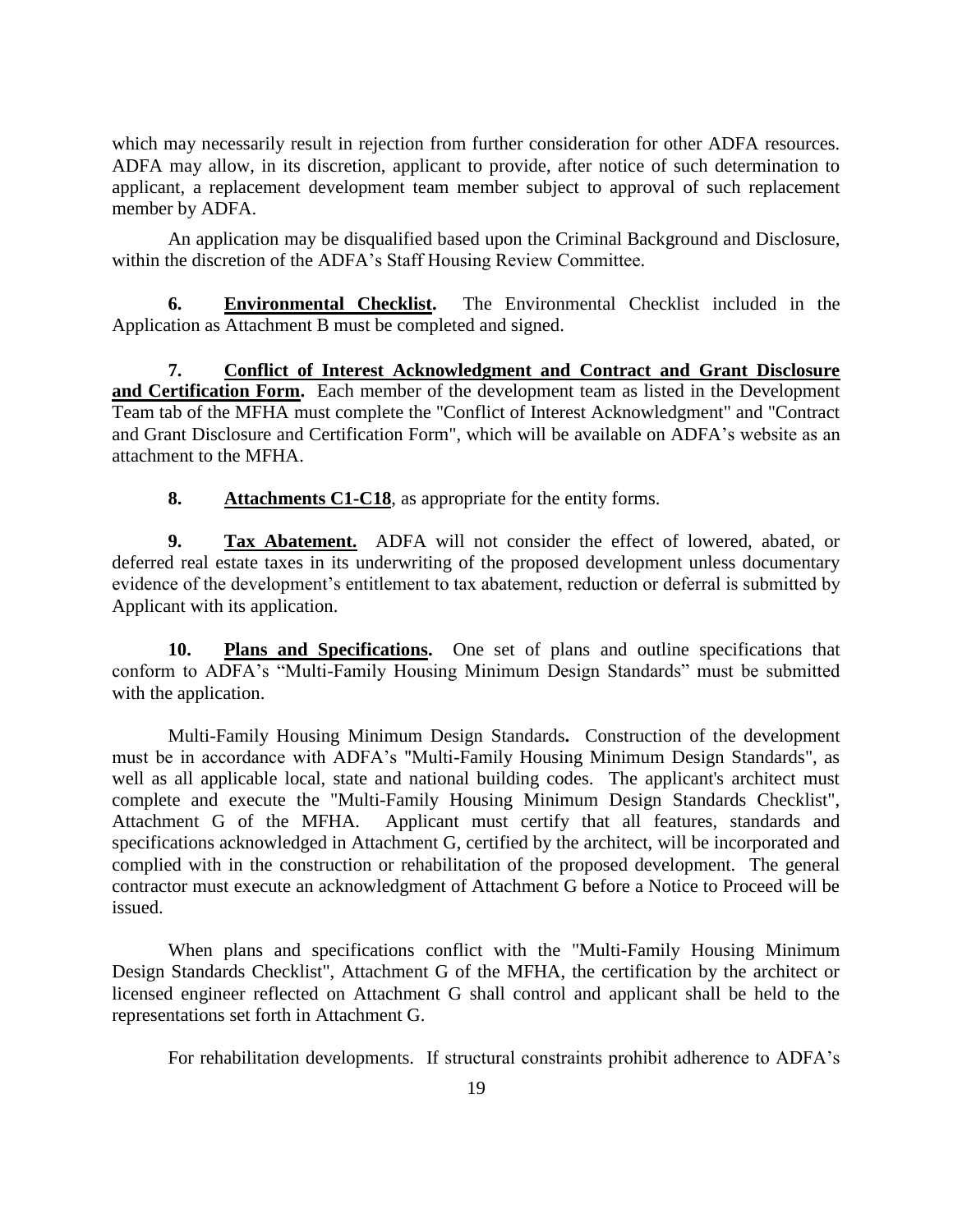"Multi-Family Housing Minimum Design Standards", applicant may seek a waiver from ADFA for the standard concerned. Such waiver request must be in writing, must be included with the application (separate from Attachment G), but Attachment G must evidence the waiver request, and include the following:

- a. Certification by the design architect or licensed engineer that the standard concerned cannot be met due to structural constraints and a description of the structural constraint;
- b. Description of alternative design which will achieve the benefit of the required standard; or certification by the design architect or licensed engineer that no alternative design can be undertaken to achieve the benefit of the required standard due to structural constraints; and
- c. Statement by applicant that it will implement any alternative identified by the design architect or licensed engineer.

A certification from the design architect or licensed engineer will be required to be submitted confirming compliance with ADFA's "Multi-Family Housing Minimum Design Standards", as amended for the development by any approved waivers, prior to the issuance of IRS Form 8609.

**11. Additional Underwriting Criteria**. ADFA may incorporate terms and conditions required by the equity investor(s) and lender(s) into its underwriting of an application if ADFA determines it necessary to provide an accurate, complete analysis of the financial feasibility of a proposed development.

**12. Application Limit**. No more than three (3) applications for housing tax credits will be approved by the ADFA Board of Directors for any one applicant or developer. The ADFA Board of Directors shall have the discretion to limit the number of developments under development at any one time by any developer.

**13. Effect of Economic Interest on Application Limit**. Parties may have an economic interest in a maximum of three (3) developments for which tax credits may be awarded and allocated in any one year.

This section is not intended to prohibit an independent third-party professional from rendering services on behalf of more than three (3) proposed developments. However, this section will apply to such service provider if the service provider has an economic interest as defined below in addition to its provision of services to the proposed development.

ADFA retains the discretion to determine when this rule regarding economic interest should apply in circumstances other than those specifically referenced above. In addition to the limitation of three (3) funded applications for any applicant or applicants among which ADFA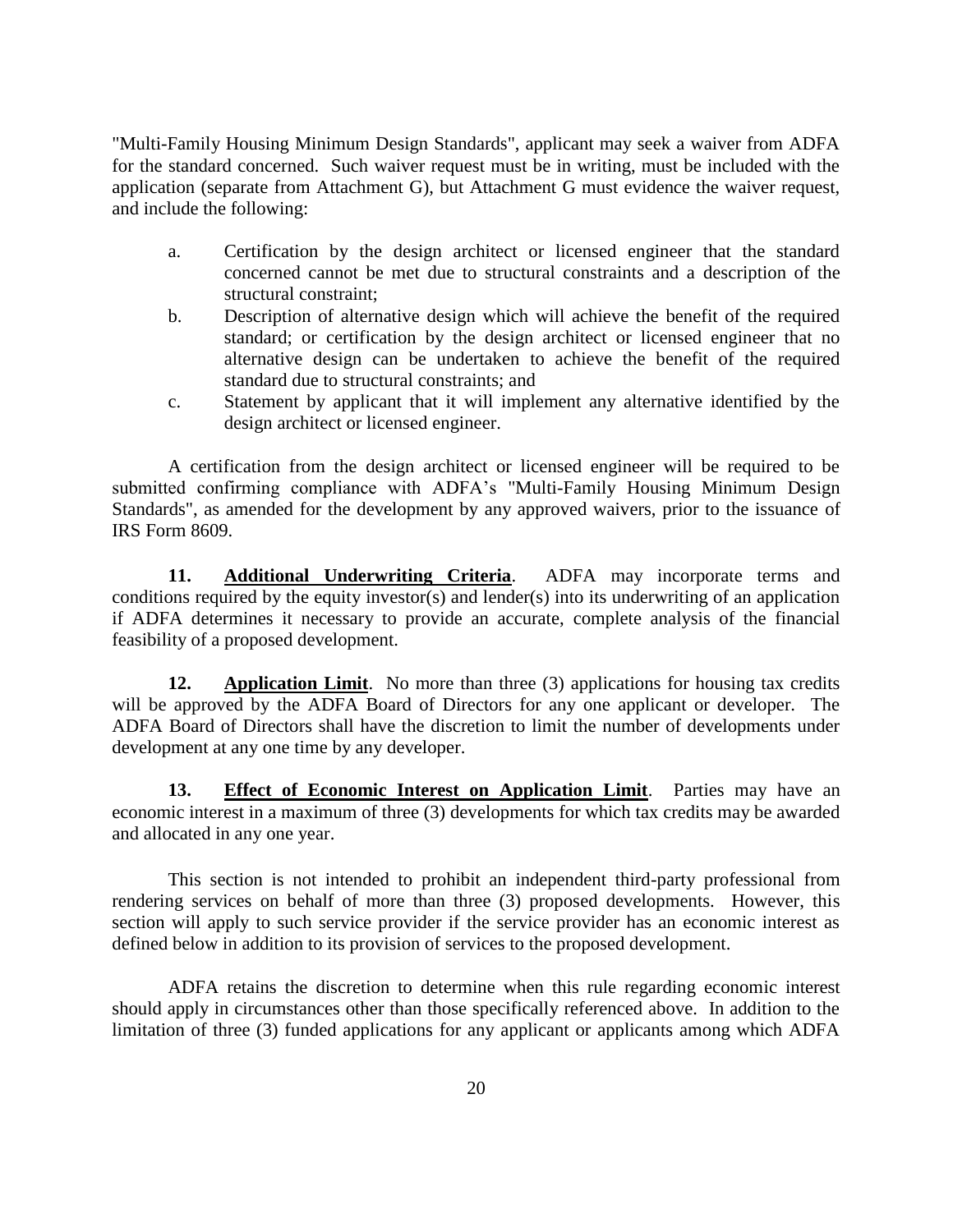determines an economic interest to exist, ADFA may impose special conditions and limitations upon applications, applicants and development team members.

Applicant must identify all members, partners and shareholders of the applicant, contractor, architect, management company, consultant and developer of the proposed development. If any such identified members, partners or shareholders are entities, then all members, partners and shareholders of such entities must be identified. All development team members must be identified at time of application.

No changes can be made in the composition of the development team without ADFA's approval. Applicant must identify to ADFA all members, partners and shareholders of the proposed replacement member. If any such identified members, partners or shareholders are entities, all members, partners and shareholders of such entities must be identified. All policies regarding economic interest shall be applicable to the proposed replacement member. If the proposed replacement would cause a development team member or related person or entity to have an economic interest in more than three (3) applications funded in one year's cycle, such proposed replacement will be denied, or if the economic interest becomes known to ADFA at a later time, ADFA may terminate the award, terminate the carryover allocation, deny issuance of credits via IRS Form(s) 8609, suspend all responsible persons and entities from the tax credit program for a period of time determined by the ADFA Board of Directors, or take other action reasonable under the circumstances as determined by ADFA.

An economic interest exists in the context of tax credit applications and developments when:

- a. There is any financial interest, other than independent contractor, in the development, including but not limited to the lending of funds to a development team member or the owner of the development for the construction or operation of the development, the guaranteeing of a note on behalf of a development team member or owner of the development, or the making of any other guarantee that is contingent upon the construction or performance of the development.
- b. A development team member also has an economic interest in a development if the ownership entity or any portion thereof should be stated on the financial statements of the development team member or related entity according to Generally Accepted Accounting Standards.

Economic interest shall not include a contractual relationship whereby a development team member provides services that are within its ordinary course of business and receives reasonable payment for such services. For example, an architect contracting with a development owner to prepare plans and specifications for the rehabilitation of a development in exchange for a contractual sum shall not constitute an economic interest.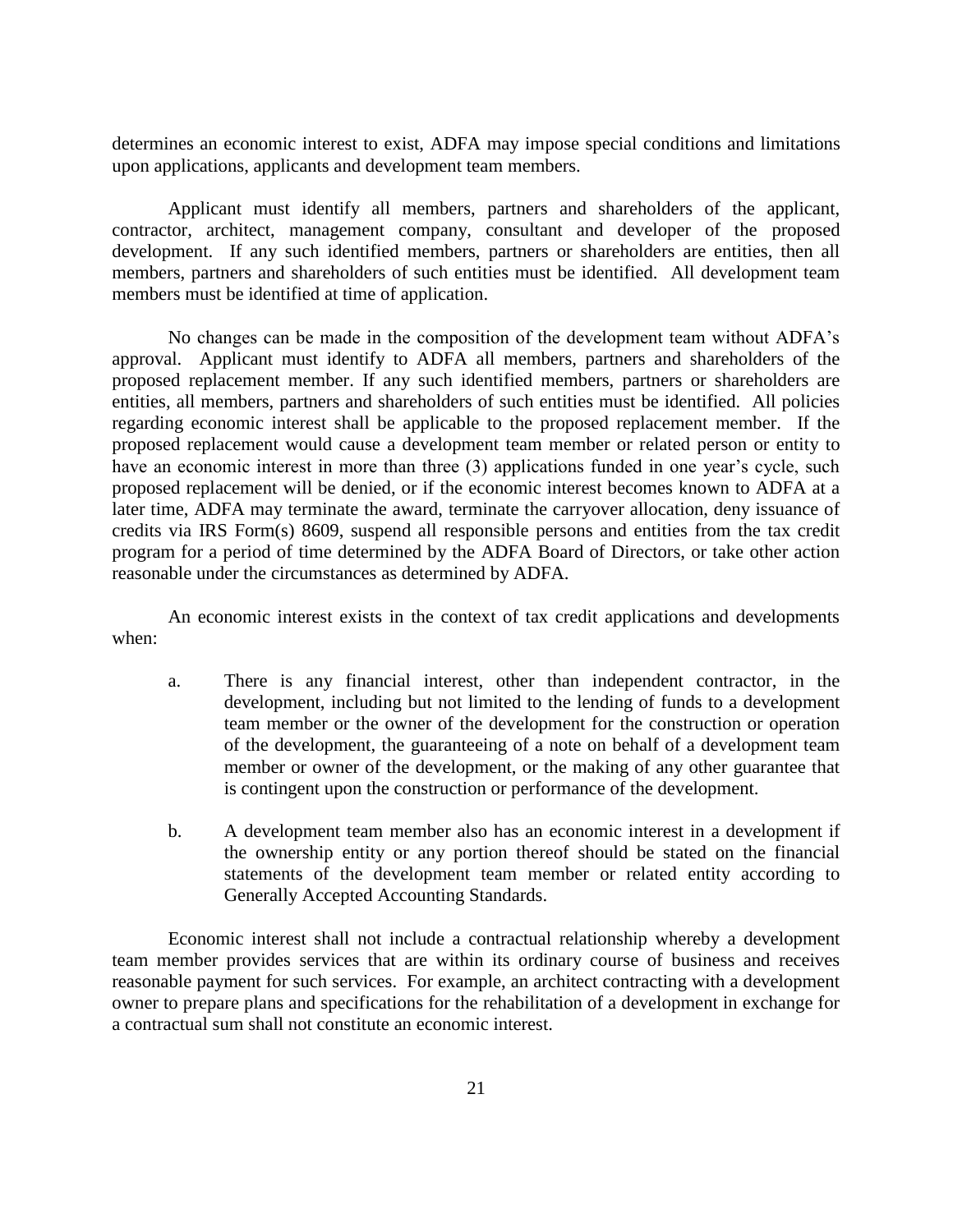For the purposes states herein, "development team member" shall include but not be limited to all persons and entities stated in the tax credit application as members of the development team.

Applicant must disclose all identities of interest that exist among all persons or entities acting as a development team member whether or not expressly named as a development team member.

Applicant shall include with its tax credit application a verified statement from all development team members in which each discloses all economic interests in the development. ADFA may deem a person or entity as a development team member if ADFA reasonably determines that such person or entity is acting as a development team member.

**14. Multiple Phase Developments**. ADFA will not consider for an award of federal or state housing tax credits an application for a proposed development that is a phase of another proposed development for which an application has been submitted in the same funding cycle. It is within ADFA's discretion to determine whether a proposed development, regardless of the development's proposed name, is excluded from consideration under this section.

A senior development located, or proposed to be located, adjacent to a family development, or proposed development, shall not be considered phases of the same development.

## **II. PROCEDURES FOR AWARDING POINTS AND RANKING APPLICATIONS.**

#### **A. POINTS CRITERIA**

Each application will be awarded points based upon the Points Criteria outlined below. **To be awarded points, the applicant must submit the information and documentation EXACTLY as stated below by the Application Deadline.** Failure to submit the information exactly as required will result in no points for the point category and the applicant will be given no opportunity beyond the Application Deadline to submit the required information and documentation.

#### **POINTS CRITERIA**

|    | <b>LOCATION</b>                                          | <b>MAXIMUM</b> |
|----|----------------------------------------------------------|----------------|
|    |                                                          | 15 Points      |
| a. | Development is located in the following low-             |                |
|    | income counties designated in the most recent State   15 |                |
|    | Consolidated Plan: Bradley, Chicot, Crittenden,          |                |
|    | Desha, Fulton, Jackson, Lafayette, Lee, Monroe,          |                |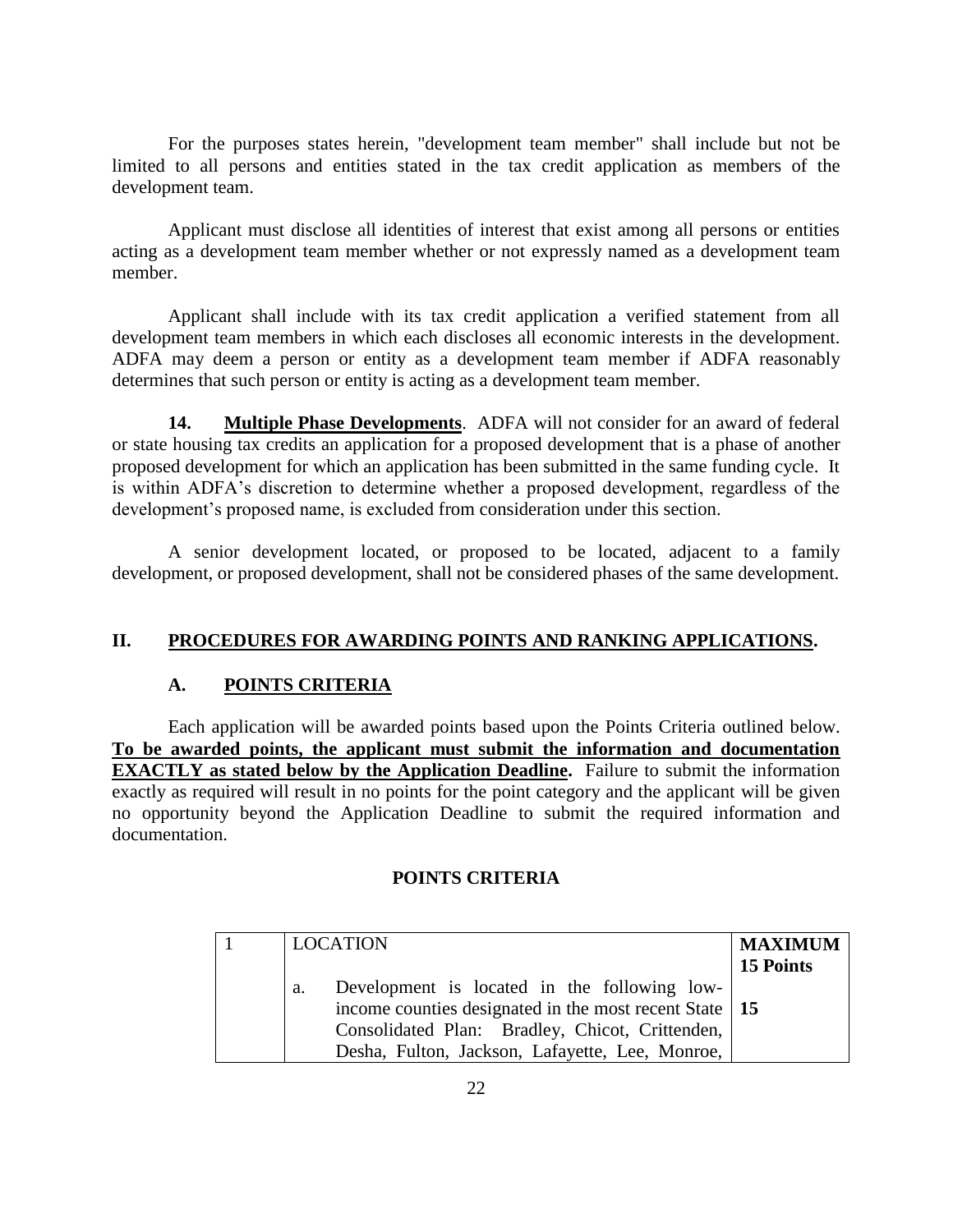|                |                                              | Newton, Phillips, Polk, St. Francis, Sharp, Stone<br>and Woodruff                                                                                                                                                                                                                                                                                                                                                                                                                           |                  |
|----------------|----------------------------------------------|---------------------------------------------------------------------------------------------------------------------------------------------------------------------------------------------------------------------------------------------------------------------------------------------------------------------------------------------------------------------------------------------------------------------------------------------------------------------------------------------|------------------|
|                | b.                                           | Development is located in a Qualified Census Tract<br>(QCT) or a Difficult to Develop Area (DDA); a<br>copy of the QCT map for the development must be<br>submitted with the application and complete census<br>tract information must be submitted with the<br><b>MFHA</b>                                                                                                                                                                                                                 | 5                |
|                | $\mathbf{c}$ .                               | Development is located in one of the following<br>counties in which a tax credit award has not been<br>made in the past three (3) years: Arkansas, Baxter,<br>Calhoun, Carroll, Clay, Cleburne, Cleveland,<br>Conway, Cross, Dallas, Drew, Grant, Hempstead,<br>Spring, Howard, Independence,<br>Hot<br>Izard,<br>Johnson, Lincoln, Little River, Logan, Lonoke,<br>Madison, Montgomery, Nevada, Perry, Pike,<br>Poinsett, Prairie, Randolph, Scott, Searcy, Sevier,<br>Van Buren, and Yell | 10               |
| $\overline{2}$ |                                              | DEVELOPMENT OF SPECIAL NEEDS HOUSING                                                                                                                                                                                                                                                                                                                                                                                                                                                        | <b>MAXIMUM</b>   |
|                | a.<br>b.<br>$\mathbf{c}$ .<br>d.<br>e.<br>f. | Single room occupancy housing – must be operated<br>by a governmental or non-profit entity<br>Transitional housing for the homeless – must be<br>operated by a governmental or non-profit entity<br>Elderly housing (housing for older persons as<br>defined at 42 USC $3607(b)(2)$ and Ark. Code Ann.<br>$$16-123-307(d)(1)$<br>Scattered site housing<br>Assisted Living housing<br>Supportive housing for disabled persons:<br>Applicant must submit a statement:                        | <b>15 Points</b> |
|                |                                              | Describing the design and construction of<br>1.<br>the development that will meet the needs of the<br>disabled population served;<br>Describing the on-site support services<br>2.<br>that will meet the needs of the disabled population<br>served;<br>Stating the supportive services will be<br>3.<br>optional to the disabled population served (see 26)                                                                                                                                |                  |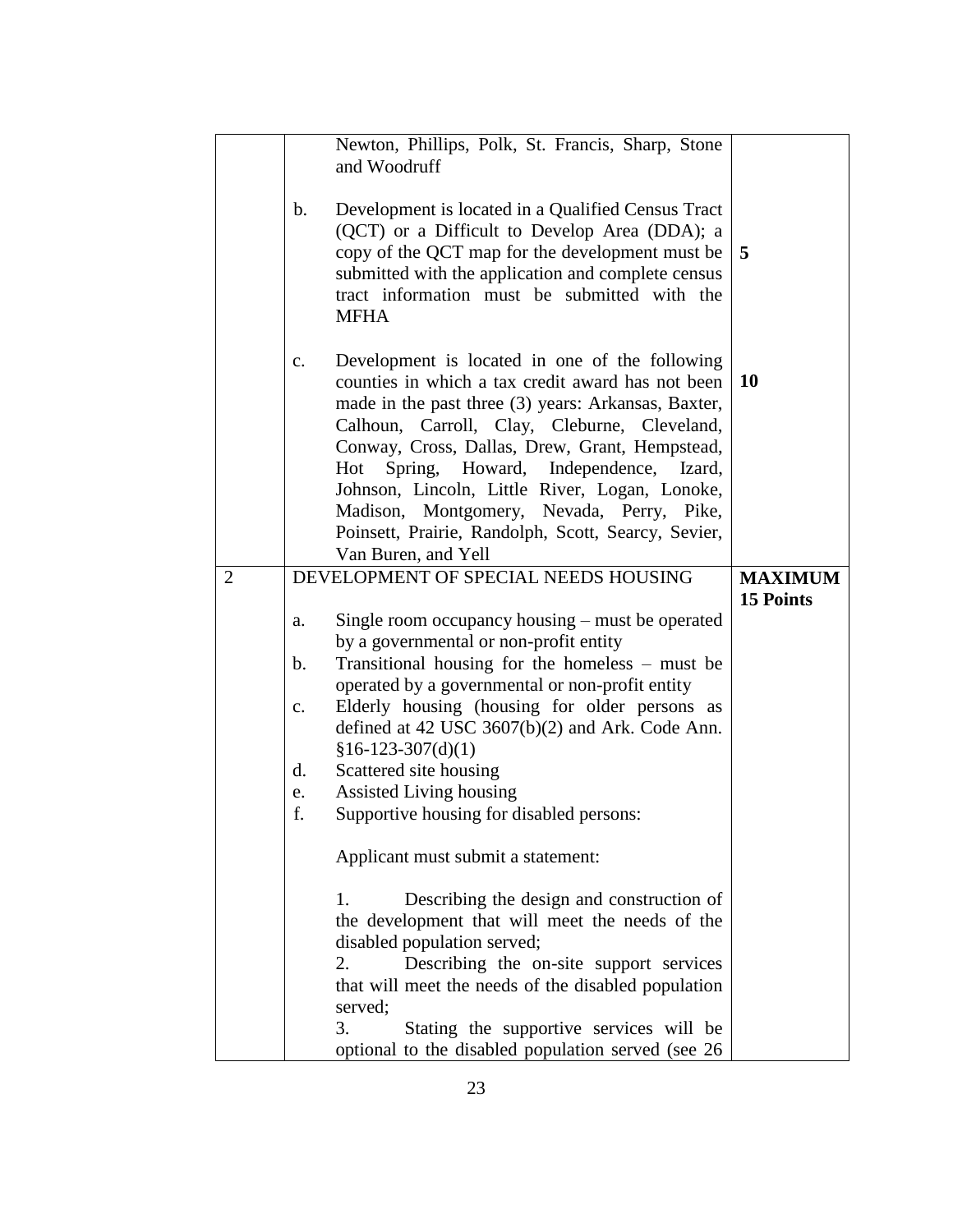|   | C.F.R. $$1.42-11(b)$                                                                                                                                                                                                                                                                                         |                                    |
|---|--------------------------------------------------------------------------------------------------------------------------------------------------------------------------------------------------------------------------------------------------------------------------------------------------------------|------------------------------------|
|   | The proposed service provider must submit a<br>statement describing:                                                                                                                                                                                                                                         |                                    |
|   | The disabled population to be served;<br>1.<br>2.<br>The needs of the disabled population to be<br>served; and                                                                                                                                                                                               |                                    |
|   | The service to be provided to the disabled<br>3.<br>population served, including the frequency of provision                                                                                                                                                                                                  |                                    |
|   | Housing for large families (3 bedrooms or larger)<br>g.                                                                                                                                                                                                                                                      |                                    |
|   | Points for the above are allocated based upon<br>percentage of tax credit units providing such<br>housing<br>above<br>ADFA's<br>special<br>needs<br>requirements:                                                                                                                                            |                                    |
|   | 100% of tax credit units<br>25% of tax credit units<br>10% of tax credit units (minimum of three (3)<br>units)                                                                                                                                                                                               | 13<br>8<br>$\overline{\mathbf{4}}$ |
|   | Housing that markets to a tenant population of<br>h.<br>single parent/single guardian with children –<br>majority of units must be a minimum of two $(2)$<br>bedroom units                                                                                                                                   | $\mathbf{1}$                       |
|   | i.<br>Housing intended for eventual tenant ownership                                                                                                                                                                                                                                                         | $\mathbf{1}$                       |
|   | 1.<br>Pursuant to 26 U.S.C. $$42(i)(7)$ , eventual<br>tenant ownership is when the tenant exercises a<br>right of first refusal after completion of the<br>Compliance Period.<br>2.<br>Applicant must submit the proposed right<br>of first refusal contract to be offered for eventual<br>tenant ownership. |                                    |
| 3 | Proposed development involves acquisition rehabilitation                                                                                                                                                                                                                                                     | 7                                  |
|   | Points awarded based<br>of existing structures.<br>on<br>percentage of units rehabilitated in the development.                                                                                                                                                                                               |                                    |
| 4 | Development has a commitment letter for funding or                                                                                                                                                                                                                                                           |                                    |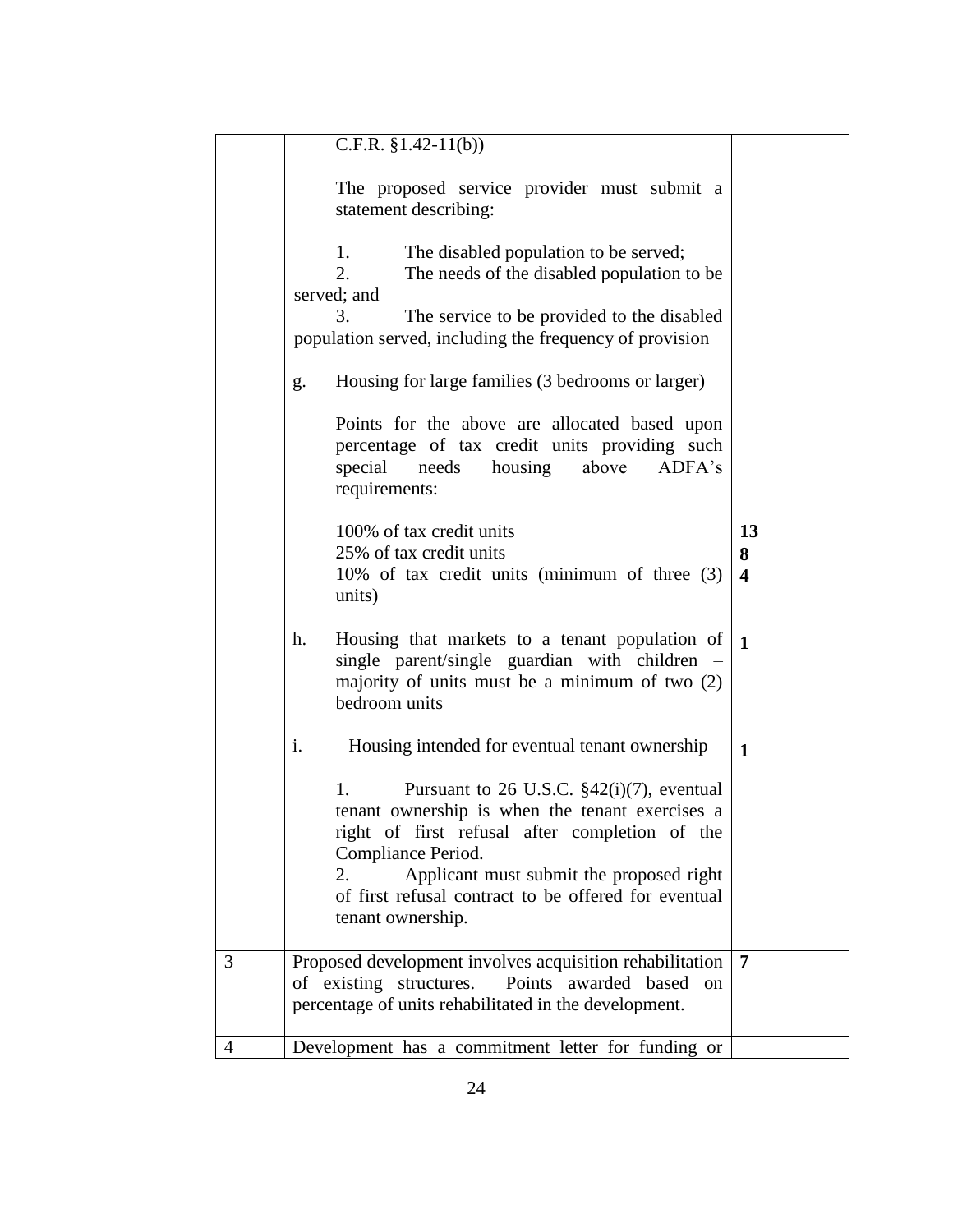|   | assistance from USDA Rural Development or HUD.<br>Points are awarded as follows:                                                                                                                                                                                                                                                                                                                                                                                                                                                     |                          |
|---|--------------------------------------------------------------------------------------------------------------------------------------------------------------------------------------------------------------------------------------------------------------------------------------------------------------------------------------------------------------------------------------------------------------------------------------------------------------------------------------------------------------------------------------|--------------------------|
|   | USDA-HUD-PUBLIC HOUSING                                                                                                                                                                                                                                                                                                                                                                                                                                                                                                              |                          |
|   | USDA transfer funds commitment<br>1.<br>2.<br>USDA rental assistance contract<br>3.<br>USDA loan guarantee with interest credit buy<br>down                                                                                                                                                                                                                                                                                                                                                                                          | 1<br>$\overline{2}$<br>1 |
|   | <b>HUD</b>                                                                                                                                                                                                                                                                                                                                                                                                                                                                                                                           |                          |
|   | Project based rental assistance contract<br>1.<br>2.<br>Loan guarantee with interest reduction payments                                                                                                                                                                                                                                                                                                                                                                                                                              | $\boldsymbol{2}$<br>1    |
|   | PUBLIC HOUSING                                                                                                                                                                                                                                                                                                                                                                                                                                                                                                                       |                          |
|   | Public Housing Waiting Lists indicating need for<br>1.<br>additional affordable housing.                                                                                                                                                                                                                                                                                                                                                                                                                                             | -1                       |
| 5 | development involves rehabilitation<br>of<br>Proposed<br>structures that are individually listed in the National<br>Register of Historic Places ("NRHP") or have been<br>determined to contribute to a Registered Historic<br>Applicant must submit a letter from the<br>District.<br>Arkansas Historic Preservation Program dated within six<br>(6) months from the date of the MFHA verifying the<br>structures are individually listed in the NRHP or have<br>been determined to contribute to a Registered Historic<br>District. | $\overline{3}$           |
| 6 | Developer Fee, including consultant fees, are 10% or less<br>of net development costs.<br>Applicant must submit a statement of its election to limit                                                                                                                                                                                                                                                                                                                                                                                 | 5                        |
|   | its combined developer and consultant fees to 10% or<br>less of net development costs and such limitation must be<br>evidenced in the MFHA's Development Budget.                                                                                                                                                                                                                                                                                                                                                                     |                          |
| 7 | <b>MARKET RATE UNITS</b>                                                                                                                                                                                                                                                                                                                                                                                                                                                                                                             | 5                        |
|   | To be eligible for market rate unit points, a minimum of<br>20% of the total residential units in the development<br>must be market rate units. The market rate units must be                                                                                                                                                                                                                                                                                                                                                        |                          |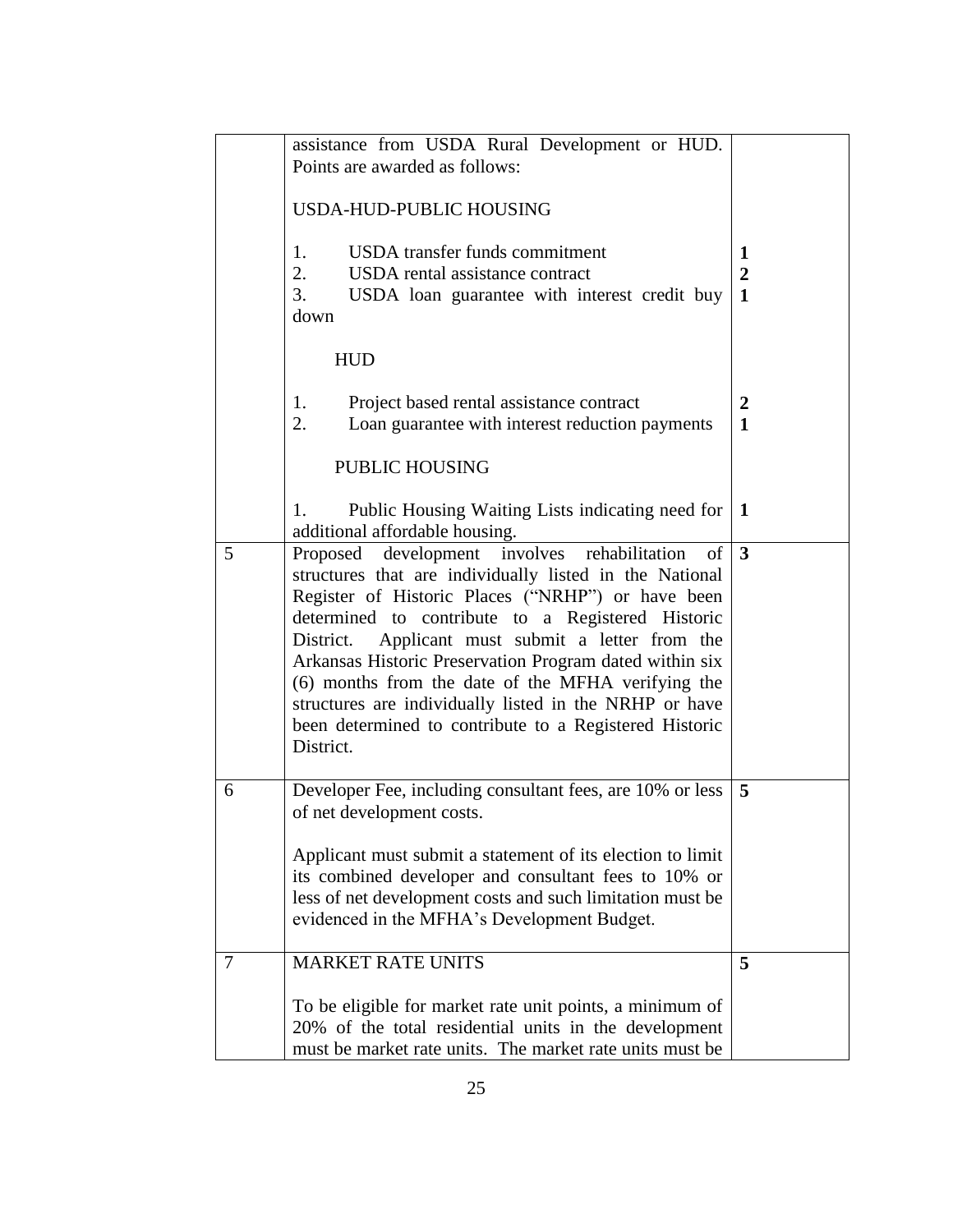|    | evenly distributed throughout the buildings in the<br>development, and if a single building, throughout the<br>floor(s) of the building. The distribution of the market<br>rate units must be reflected on the plans and Attachment<br>E, the Building and Unit Designation submitted with the<br>MFHA.                                                                                                                                                      |                                    |
|----|--------------------------------------------------------------------------------------------------------------------------------------------------------------------------------------------------------------------------------------------------------------------------------------------------------------------------------------------------------------------------------------------------------------------------------------------------------------|------------------------------------|
| 8  | <b>AMENITIES</b><br>Owner provides amenities such as but not limited to,<br>universal design concept exceeding that required,<br>covered parking beyond that required, individual storage<br>units, microwave, dishwasher, supplied in-unit washer<br>and dryer, furnished exercise room, furnished in-unit,<br>high-speed internet access at no cost to the tenant,<br>furnished computer lab with high speed internet access at<br>no cost to the tenants. | <b>MAXIMUM</b><br><b>10 Points</b> |
|    | Applicant must submit a statement of amenities that will<br>be included in the development with the MFHA and all<br>amenities must be indicated on the plans<br>and<br>specifications.<br>No points will be given for swimming pools.<br>A signed certification from the design architect or<br>licensed engineer confirming the installation of the                                                                                                         |                                    |
|    | amenities will be required prior to the issuance of IRS<br>Form(s) 8609. The certification shall be included in the<br>cost certification request submitted to ADFA.                                                                                                                                                                                                                                                                                         |                                    |
| 9  | ADVANCED ENERGY EFFICIENCY FEATURES<br>Points will be awarded for energy features which ADFA<br>determines<br>directly benefit the tenants<br>of the<br>development and exceed ADFA's Minimum Design<br>Standards.                                                                                                                                                                                                                                           | <b>MAXIMUM</b><br>5 Points         |
| 10 | SUPPORT SERVICES PROVIDED BY TAX-EXEMPT<br><b>ORGANIZATION</b><br>An authorized official of each tax-exempt organization                                                                                                                                                                                                                                                                                                                                     | 5                                  |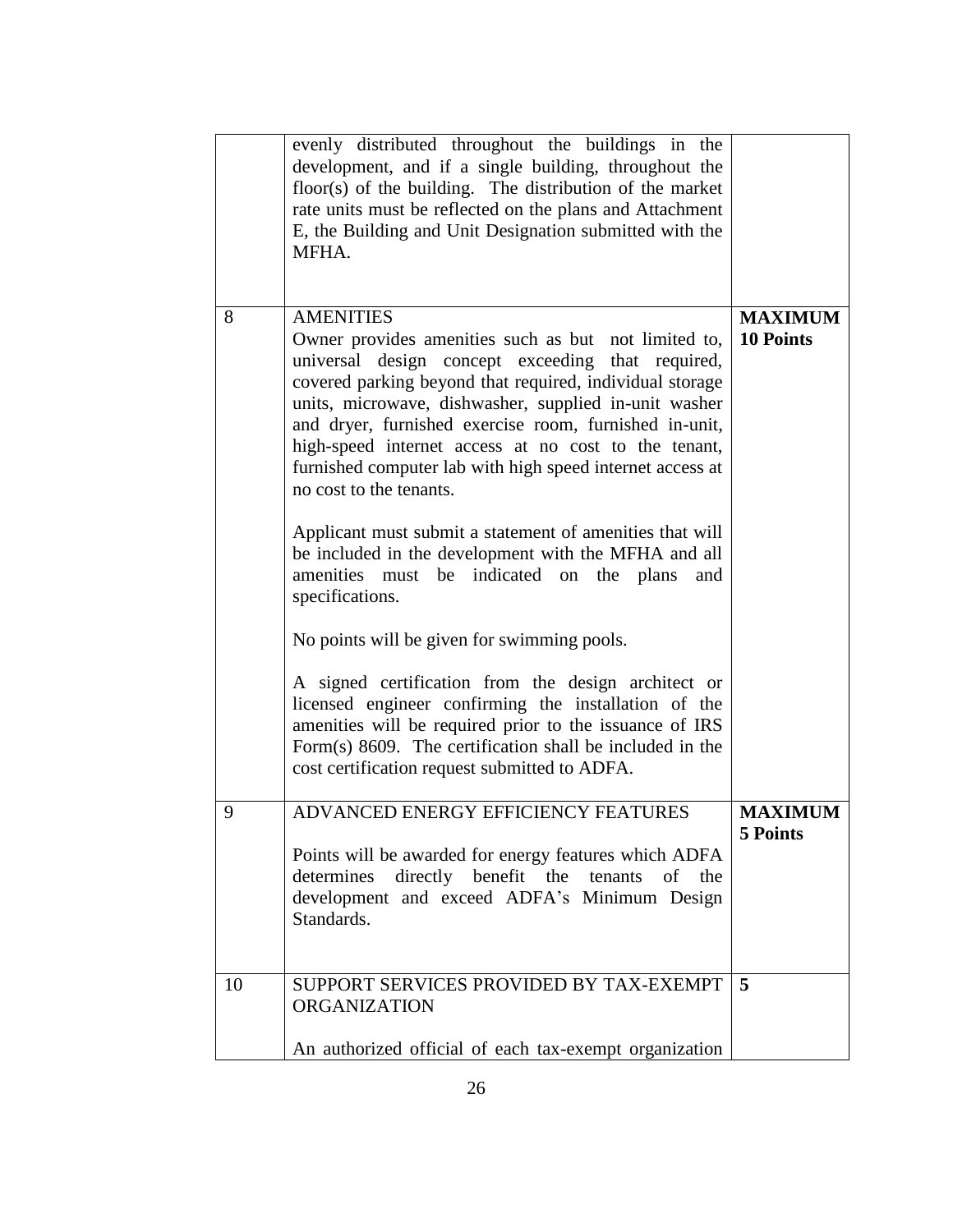|    | involved must provide a signed acknowledgement of<br>participation or participating, describing the supportive<br>services offered. In addition, the acknowledgement must<br>state:                                                                                                                                                                                                |                                    |
|----|------------------------------------------------------------------------------------------------------------------------------------------------------------------------------------------------------------------------------------------------------------------------------------------------------------------------------------------------------------------------------------|------------------------------------|
|    | organization's charter or<br>1.<br>That the<br>by-laws<br>authorize the service(s) to be provided;<br>2.<br>Describes<br>how<br>the<br>services provided<br>are<br>appropriate for the development's tenants;<br>3.<br>That the services will be provided at no cost to the<br>tenants;<br>That the services will be provided at least quarterly<br>4.<br>at the development site. |                                    |
|    | The applicant must submit a statement that:                                                                                                                                                                                                                                                                                                                                        |                                    |
|    | Quarterly notice of the proposed services will be<br>1.<br>provided to the tenants;<br>A verification of the provision of the services,<br>2.<br>signed by representatives of the development and<br>the service provider, will be maintained by the<br>development owner.                                                                                                         |                                    |
|    | The applicant must submit a copy of the Articles of<br>Incorporation/Charter and By-Laws of the tax-exempt<br>organization that will be providing the support services.                                                                                                                                                                                                            |                                    |
| 11 | <b>SITE VISIT</b>                                                                                                                                                                                                                                                                                                                                                                  | <b>MAXIMUM</b><br><b>10 Points</b> |
|    | The site location will be evaluated for accessibility and<br>proximity to services appropriate to the type of housing<br>proposed (e.g. grocery stores, schools, medical facilities,<br>and public transportation).                                                                                                                                                                |                                    |
|    | The application should identify the name, driving<br>directions, and distance to the nearest grocery store,<br>medical facility and pharmacy.                                                                                                                                                                                                                                      |                                    |
|    | Scoring considerations will also include, among other<br>things, site suitability regarding topography (grade, low-<br>lying area, flood plain, or wetlands); proximity to<br>nuisances (e.g., railroad tracks, highly travelled roads,<br>streets, highways, or interstates, manufacturing                                                                                        |                                    |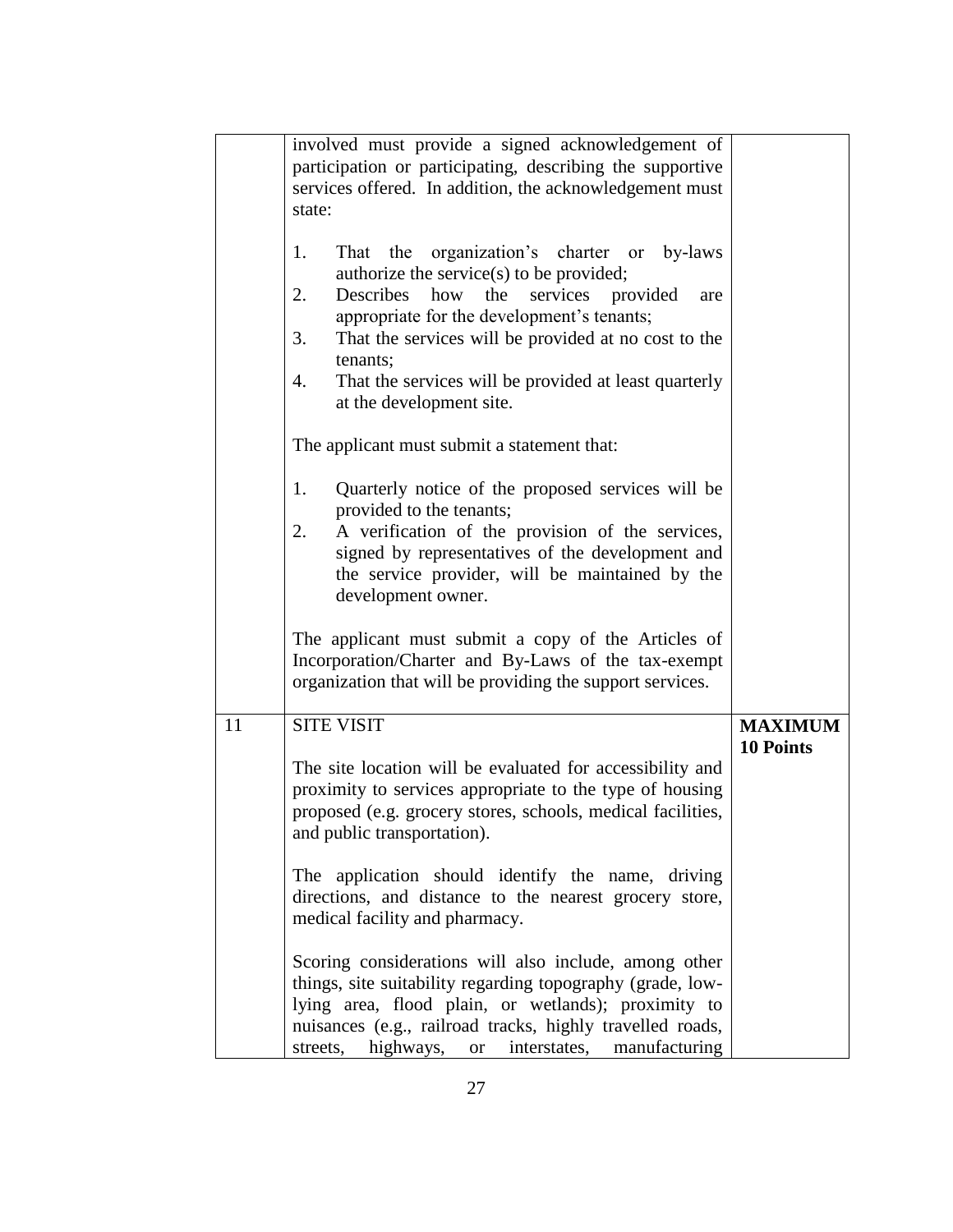|    | production plants) and environmental issues.                                                                                                                                                                                                                                                                                                                                                                                                                                                                                                                                                                                                                                                                                                                    |                  |
|----|-----------------------------------------------------------------------------------------------------------------------------------------------------------------------------------------------------------------------------------------------------------------------------------------------------------------------------------------------------------------------------------------------------------------------------------------------------------------------------------------------------------------------------------------------------------------------------------------------------------------------------------------------------------------------------------------------------------------------------------------------------------------|------------------|
|    | A road, street or highway that is not an interstate will be<br>considered "highly travelled" if its average daily traffic<br>is 10,000 or above, as determined by the most recent<br>State, County and City Annual Average Daily Traffic<br>Maps published by the Arkansas State Highway and<br>Transportation Department. An interstate is per se<br>"highly travelled."                                                                                                                                                                                                                                                                                                                                                                                       |                  |
| 12 | <b>MARKET NEED</b>                                                                                                                                                                                                                                                                                                                                                                                                                                                                                                                                                                                                                                                                                                                                              | <b>MAXIMUM</b>   |
|    | A Market Study shall be submitted which adequately<br>demonstrates need for the rental housing units proposed.<br>Fifteen (15) points will be awarded for capture rates of<br>20% and below and for capture rates exceeding 20%,<br>points will be awarded based upon 5% increments of the<br>capture rate, up to and including 90%. Points shall be<br>weighted based upon number of units. Zero (0) points<br>will be awarded when the capture rate is 91% to 100%.<br>The application will be rejected if the market study fails<br>to show need for any bedroom size proposed based upon<br>the targeted income group for that bedroom size. ADFA<br>may substitute its own market analysis, in its discretion,<br>and may reject applications as a result. | <b>15 Points</b> |
| 13 | <b>SERVES LOWEST INCOME GROUP POSSIBLE</b>                                                                                                                                                                                                                                                                                                                                                                                                                                                                                                                                                                                                                                                                                                                      | 3                |
|    | Special priority will be given to developments with units<br>dedicated to serve households whose incomes are 30% or<br>less of the area median income. Rents must be restricted<br>accordingly. The number of units must be at least 5% of<br>the total number of residential rental units in the<br>development.<br>Applicants for developments that will<br>receive, or do receive and it is anticipated will continue<br>to receive, rental assistance are not eligible for these<br>points. These units cannot be used to satisfy low HOME<br>requirements.                                                                                                                                                                                                 |                  |
|    | Applicant must submit a signed statement with the<br>application stating the number of units to be set-aside for<br>the extremely low-income tenants and such set-aside<br>must be evidenced in the rent schedules of the<br>application.                                                                                                                                                                                                                                                                                                                                                                                                                                                                                                                       |                  |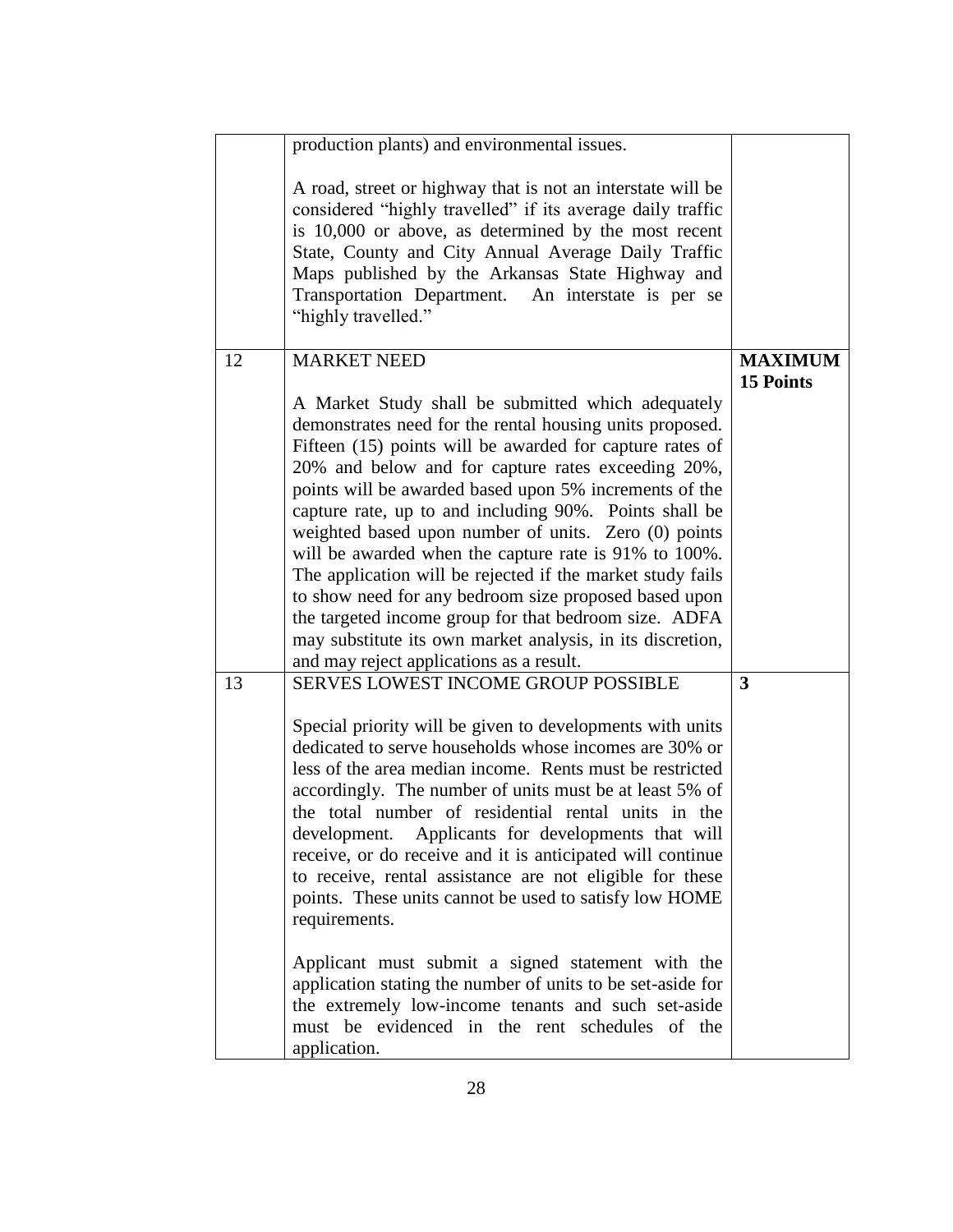| 14 | EXTEND DURATION OF LOW-INCOME USE<br>Applicant must submit a signed statement which<br>indicates the number of years, which must be a minimum<br>of five (5) years, the period of affordability will be<br>extended.                                                                                                                                                                                                                                                                                                                                                                                                                                                                                                                                                                                                                                                                                                                                                                                                                                                                                                                                                                                                              | $\overline{\mathbf{4}}$ |
|----|-----------------------------------------------------------------------------------------------------------------------------------------------------------------------------------------------------------------------------------------------------------------------------------------------------------------------------------------------------------------------------------------------------------------------------------------------------------------------------------------------------------------------------------------------------------------------------------------------------------------------------------------------------------------------------------------------------------------------------------------------------------------------------------------------------------------------------------------------------------------------------------------------------------------------------------------------------------------------------------------------------------------------------------------------------------------------------------------------------------------------------------------------------------------------------------------------------------------------------------|-------------------------|
| 15 | <b>COMMUNITY REVITALIZATION PLAN</b><br>Points are available to a development that is located in a<br>Qualified Census Tract if it contributes to a concerted<br>community revitalization plan.<br>Applicant must submit with its application a copy of the<br>Community Revitalization Plan and such Plan must<br>specifically address a need for affordable housing.                                                                                                                                                                                                                                                                                                                                                                                                                                                                                                                                                                                                                                                                                                                                                                                                                                                            | 3                       |
| 16 | NEGATIVE POINTS FOR NON-COMPLIANCE<br>ADFA's Compliance Department will calculate a Non-<br>Compliance Percentage for each applicant based upon<br>non-compliance by existing developments of which<br>members, partners or shareholders of the applicant,<br>General Partner of applicant or members, partners, or<br>shareholders of General Partner of applicant, or members<br>of applicant or members, partners, or shareholders of<br>members of applicant were or are part of the<br>development team or otherwise involved in the operation<br>of the development as determined by ADFA.<br>The Non Compliance Percentage is determined at the<br>time of review as evidenced by the issuance of the IRS<br>Form 8823, Report of Non Compliance and UPCS<br>inspection standards. All percentages will be calculated<br>as follows: total number of units non compliant/total<br>units reviewed $=$ Non Compliance Percentage. The Non<br>Compliance Percentage of all ADFA properties reviewed<br>within a 3 year period of time will be averaged and given<br>an average Non Compliance Percentage.<br>Owners are<br>subject to point deductions, determined by ADFA<br>allocation, based on the average Non Compliance |                         |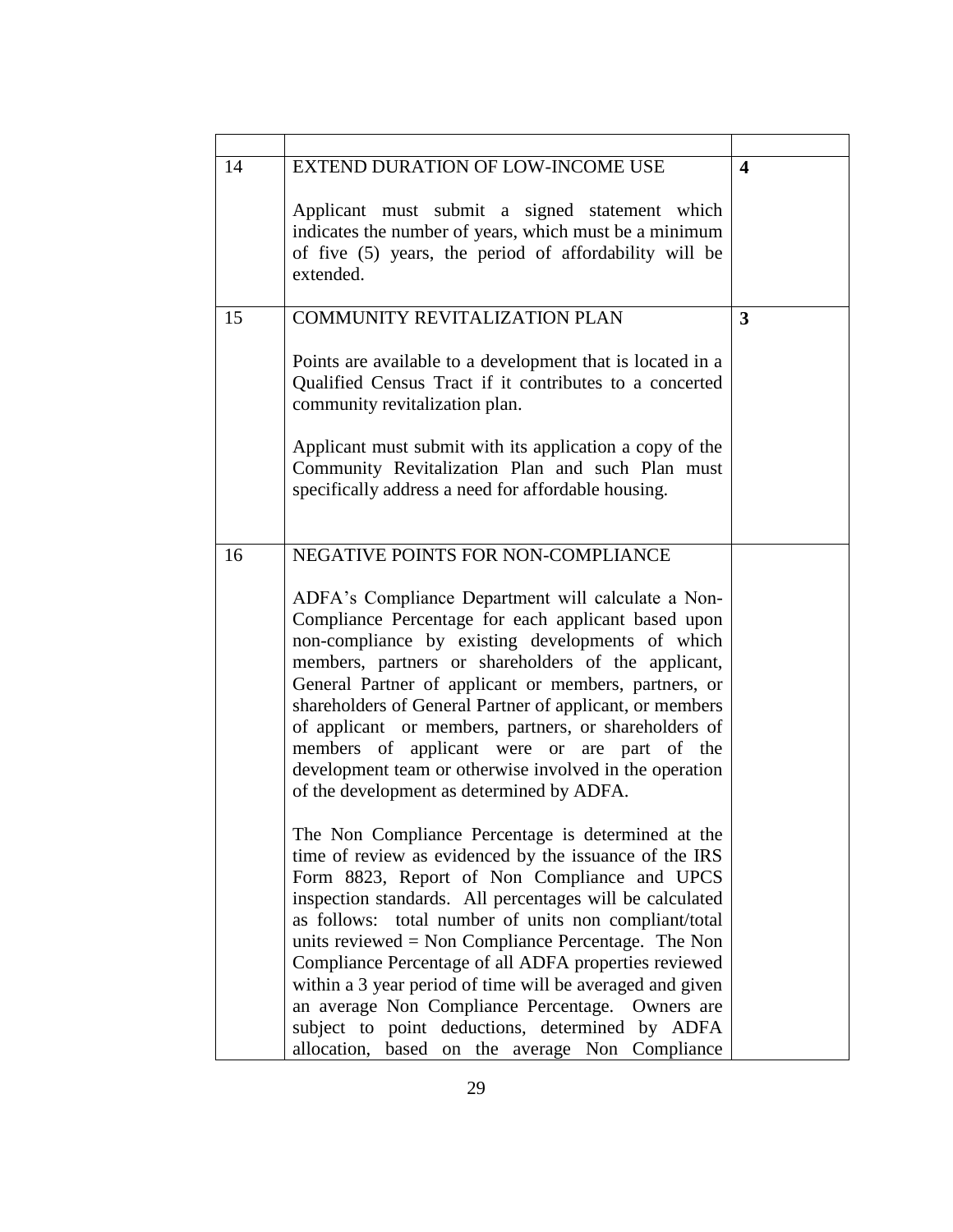| Percentage as follows:                                                                     |                                          |  |
|--------------------------------------------------------------------------------------------|------------------------------------------|--|
| Average Non Compliance Percentage<br>51% or more<br>41-50%<br>31-40%<br>16-30%<br>$0 - 15$ | <b>Negative Points</b><br>20<br>15<br>10 |  |
|                                                                                            |                                          |  |

#### **B. RANKING AND AWARD DETERMINATION.**

Each application will be ranked according to the score awarded. In the event that some applicants score the same and are ranked the same, ADFA may use discretionary judgment in establishing a final award. ADFA reserves the right to disapprove or reduce the Housing Credits for an allocation during any stage, regardless of ranking under the priorities and point ranking outlined above. For any allocation not made in accordance with the established priorities and selection criteria of ADFA, a written explanation shall be made by ADFA to the general public.

ADFA reserves the right to disapprove any development for an allocation of Housing Credits, regardless of the ranking under the priorities and point ranking outlined above. ADFA reserves the right, in its sole and absolute discretion, to suspend or bar any applicant from the Housing Credit program, which ADFA determines has acted improperly, illegally or inappropriately in the applicant's dealings with ADFA or in any way relative to the Housing Credit Program. ADFA reserves the right to reject any application from consideration for an award of federal or state housing tax credits if any member of its development team is determined by ADFA to be out of compliance in regard to any existing development financed with ADFA-awarded resources.

#### **III. MISCELLANEOUS.**

#### **A. DEFINITIONS.**

"Assisted Living housing" is a combination of housing, supportive services, personalized assistance and health care designed to respond to the individual needs of those who need help with activities of daily living, in a way that promotes maximum independence for each resident. Supportive services are available 24 hours per day to meet scheduled and unscheduled needs of each resident. An Assisted Living development applicant shall comply with all state and federal regulations for assisted living developments. Assisted Living development applicants will be required to submit an approved Certificate of Need or Permit of Approval from the State of Arkansas with their application.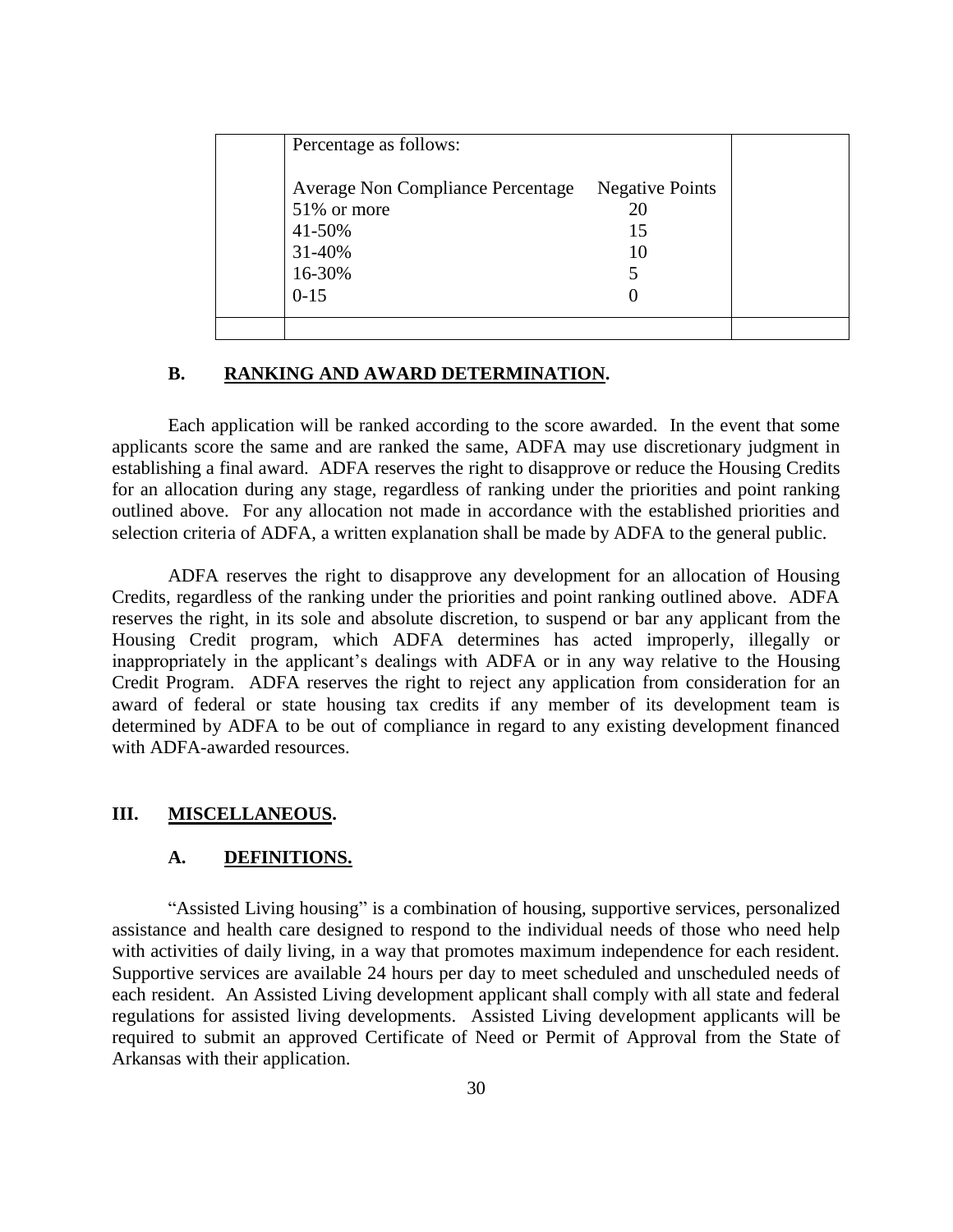"Infrastructure" is all site utilities (water, sewer, storm, gas, electrical, phone and cable services, curbs, gutters), roads, cut, fill, compaction and stabilization that is not specific to a particular unit or building.

A "scattered site" development is any low-income housing development whose buildings are at least 2000 feet away from each other. The development shall be so treated if all of the units in each building in the development are designated low-income housing units and all of the buildings in the development are located within one jurisdiction, *i.e. city or county.*

"Supportive (Disabled) Housing" is housing intended for the use of persons with a disability (as defined by HUD), which contains all the physical design, construction, and on-site service provision components adequate to meet the needs of the disabled population targeted. Any market study submitted in support of an application for housing intended for the use of person with disabilities shall address the housing needs of the targeted disabled population in the primary market area. The applicant shall also include a marketing plan designed to reach the targeted disabled population for which the proposed housing is to be developed. The applicant must submit its statement that the supportive services offered to the disabled population served will be optional as defined in 26 C.F.R § 1.42-11(b).

#### **B. EQUAL OPPORTUNITY.**

ADFA requires that occupancy of all housing financed or otherwise assisted by ADFA be open to all persons regardless of race, color, religion, sex, handicap, familial status or national origin. Contractors and subcontractors engaged in the construction or rehabilitation of such housing must provide equal opportunity for employment without discrimination as to race, color, religion, sex, handicap, familial status or national origin.

#### **IV. ADFA FEES.**

#### **A. APPLICATION FEE.**

The appropriate application fee (determined from the list below) shall be included with the application and be in the form of a check payable to the Arkansas Development Finance Authority. All fees are non-refundable. Overpayments will not be refunded.

| For-profit applicants – developments with 50 units or less | \$1,000 |
|------------------------------------------------------------|---------|
| For-profit applicants – developments with 51-100 units     | \$2,000 |
| For-profit applicants – developments with $101+$ units     | \$3,000 |
| Non-profit applicants                                      | \$300   |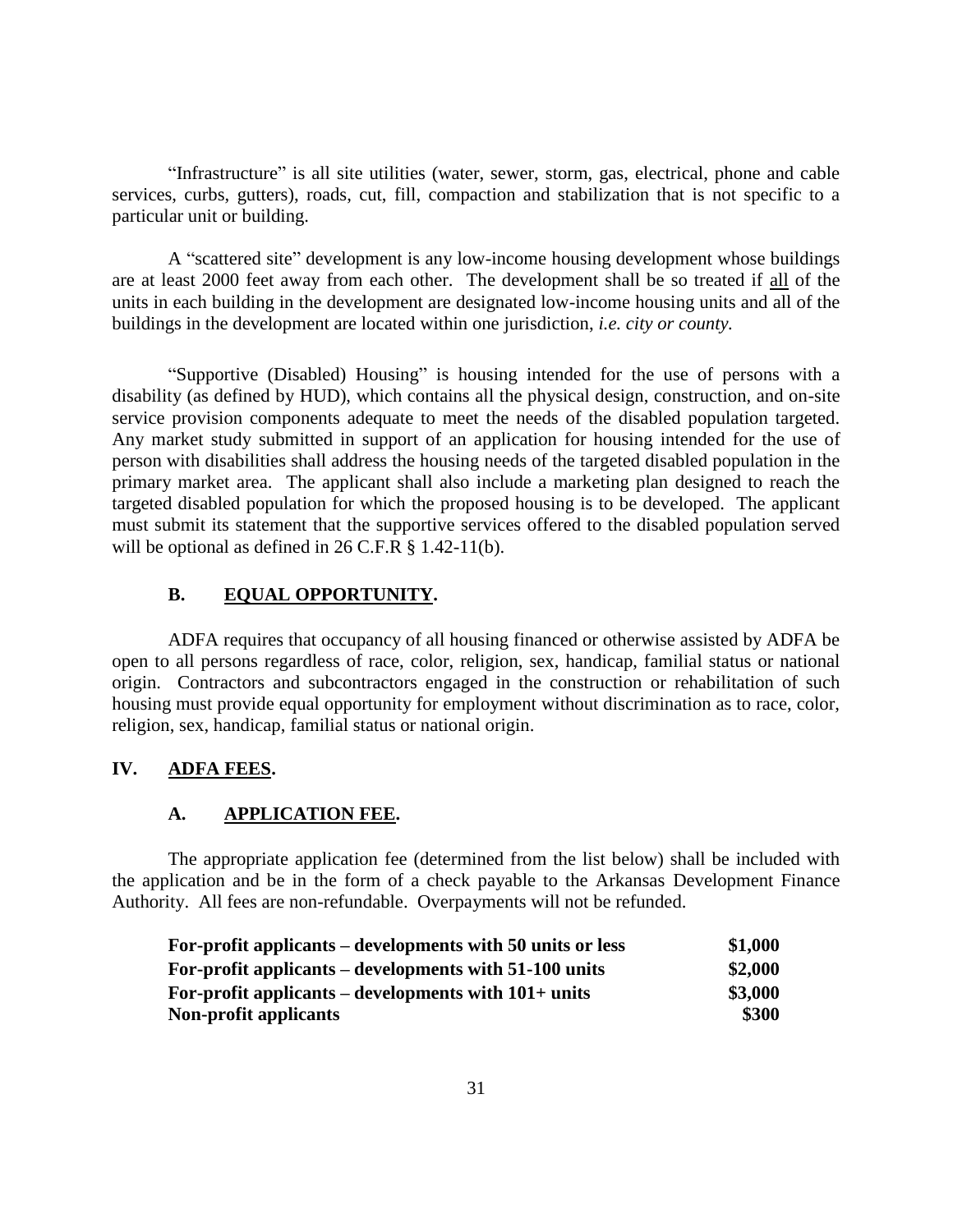## **B. RESERVATION FEE.**

A non-refundable reservation fee of \$150.00 per low-income unit will be required to secure the reservation of Housing Credits. Overpayments will not be refunded.

#### **C. ISSUANCE OF IRS FORM 8609 FEE.**

A fee equal to \$150.00 per low-income unit will be required at the time the owner submits the final development cost certification requesting issuance of IRS Form 8609(s). Overpayments will not be refunded.

#### **D. MONITORING FEE.**

A monitoring fee equal to eight percent (8%) of the total annual Housing Credits allocation, or total original housing credit allocation prior to return of such credits and award of Section 1602 Exchange funds, as applicable, will be required at the time the owner submits the final development cost certification requesting issuance of IRS Form 8609(s). Overpayments will not be refunded.

#### **V. FINANCING WITH TAX-EXEMPT BONDS AND HOUSING CREDITS.**

Developments financed with tax-exempt bonds must apply to receive Housing Credits not allocated as part of the State's annual Housing Credit ceiling. Section 42(m)(1)(D) of the Code requires such developments to satisfy the "requirements for allocation of a housing credit dollar amount under the qualified allocation plan applicable to the area in which the project is located". Although these developments need not compete for an award through the competitive process, they will be evaluated for compliance with the Threshold Requirements and the Additional Requirements for a Complete Application.

In addition, each development financed with tax-exempt bonds shall be in compliance with the monitoring provisions of ADFA. Applicants shall comply with ADFA's Guidelines for Reserving Volume Cap for Tax-Exempt Private Activity Bonds for Residential Rental Housing and ADFA's Rules and Regulations Implementing the Law on the Allocation of the State Volume Cap for Private Activity Bonds Pursuant to Act 1004 of 2001 in effect at the time of the filing of the application.

#### **CERTIFICATION**

By submitting this MFHA, I agree to: